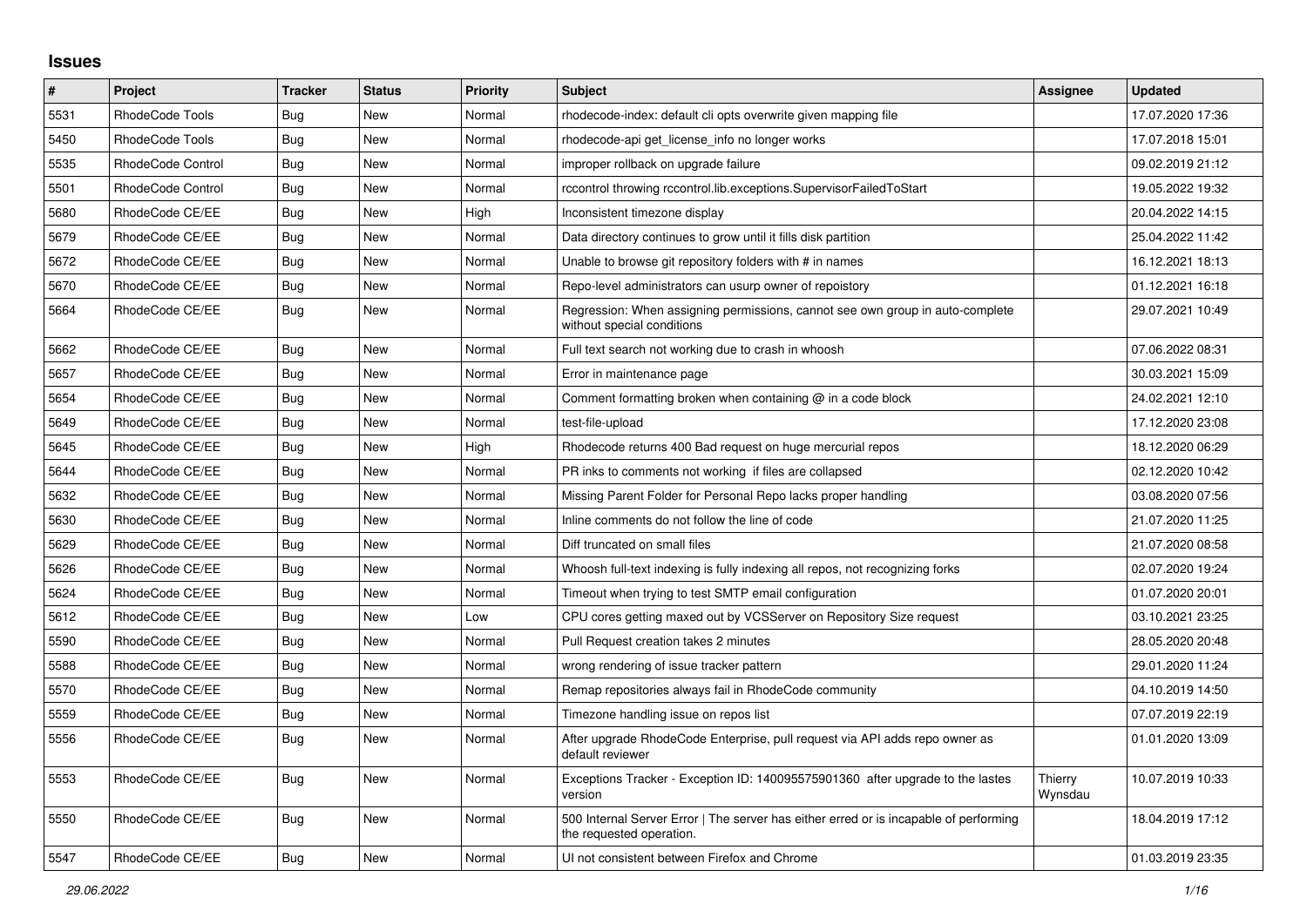| $\vert$ # | Project         | <b>Tracker</b> | <b>Status</b> | <b>Priority</b> | <b>Subject</b>                                                                                                                                                                       | <b>Assignee</b>              | <b>Updated</b>   |
|-----------|-----------------|----------------|---------------|-----------------|--------------------------------------------------------------------------------------------------------------------------------------------------------------------------------------|------------------------------|------------------|
| 5545      | RhodeCode CE/EE | Bug            | New           | Normal          | Merge commit to contain the username/reponame of the origin                                                                                                                          |                              | 28.02.2019 13:46 |
| 5540      | RhodeCode CE/EE | Bug            | New           | Normal          | Rhode Code 4.15.2 VCS Caching(?) behaviour                                                                                                                                           |                              | 25.02.2019 17:01 |
| 5538      | RhodeCode CE/EE | Bug            | <b>New</b>    | Normal          | internal server error (UnicodeDecodeError) during rhodecode-index request                                                                                                            |                              | 20.02.2019 14:43 |
| 5524      | RhodeCode CE/EE | <b>Bug</b>     | New           | High            | Cannot log into RhodeCode anymore                                                                                                                                                    |                              | 15.01.2019 17:08 |
| 5519      | RhodeCode CE/EE | Bug            | <b>New</b>    | High            | User unable to fork the repo despite setting Repository Forking to Disabled                                                                                                          |                              | 11.12.2018 22:21 |
| 5512      | RhodeCode CE/EE | <b>Bug</b>     | New           | Normal          | Show commit phase in summary view                                                                                                                                                    |                              | 09.11.2018 21:37 |
| 5510      | RhodeCode CE/EE | Bug            | New           | High            | AssertionError: unexpected parameters: user_agent & hook_type                                                                                                                        |                              | 31.07.2021 11:14 |
| 5509      | RhodeCode CE/EE | <b>Bug</b>     | <b>New</b>    | Normal          | Remove `limportant attributes` from UI elements                                                                                                                                      |                              | 07.12.2018 07:40 |
| 5506      | RhodeCode CE/EE | Bug            | New           | Normal          | Web UI fonts are not looking good and is difficult to read for people with low vision                                                                                                |                              | 26.10.2018 09:38 |
| 5500      | RhodeCode CE/EE | Bug            | New           | Normal          | How to enable/set "RC_SKIP_HOOKS" to disable svn hooks?                                                                                                                              |                              | 02.10.2018 07:45 |
| 5494      | RhodeCode CE/EE | Bug            | New           | Normal          | rccontrol's python package management causes slow VCS SSH                                                                                                                            |                              | 02.04.2019 11:56 |
| 5492      | RhodeCode CE/EE | Bug            | New           | Normal          | VCSServer + SVN 1.10                                                                                                                                                                 |                              | 26.07.2018 15:01 |
| 5475      | RhodeCode CE/EE | <b>Bug</b>     | New           | Normal          | Unable to locate user in OpenLDAP directory via Idaps                                                                                                                                |                              | 08.06.2018 20:06 |
| 5471      | RhodeCode CE/EE | Bug            | New           | Normal          | Webhook integration failing: need more than 3 values to unpack                                                                                                                       |                              | 01.06.2018 02:26 |
| 5462      | RhodeCode CE/EE | Bug            | New           | Normal          | create repo api fails with celery enabled                                                                                                                                            |                              | 10.07.2018 17:49 |
| 5460      | RhodeCode CE/EE | Bug            | <b>New</b>    | Low             | Repo creation stuck when remote clone returns partial http code 500                                                                                                                  |                              | 06.07.2018 19:14 |
| 5414      | RhodeCode CE/EE | Bug            | New           | High            | When Opening New Pull Request, Target Revision Default Is Undesireable                                                                                                               |                              | 11.04.2018 23:20 |
| 5410      | RhodeCode CE/EE | Bug            | New           | Normal          | After converting to CE, we get the following error when trying to view some repos in<br>the UI: "UnicodeDecodeError: 'ascii' codec can't decode byte" (full error in<br>Description) |                              | 25.01.2018 20:45 |
| 5406      | RhodeCode CE/EE | Bug            | <b>New</b>    | Normal          | <b>Installer Fails</b>                                                                                                                                                               |                              | 01.12.2017 11:52 |
| 5405      | RhodeCode CE/EE | Bug            | New           | Normal          | Add repository from UI leads to HTTP/404                                                                                                                                             |                              | 28.11.2017 11:39 |
| 5371      | RhodeCode CE/EE | Bug            | New           | Normal          | Comment times in Pull Requests are off by 1 day                                                                                                                                      |                              | 10.04.2018 15:11 |
| 5257      | RhodeCode CE/EE | Bug            | New           | Normal          | Git repository with big binary file provokes error and strange behavior/memory leak<br>of RH.                                                                                        | Marcin<br>Kuzminski<br>[CTO] | 23.03.2017 22:02 |
| 5227      | RhodeCode CE/EE | Bug            | New           | Normal          | 400 during a svn checkout, file with special chars                                                                                                                                   |                              | 23.02.2017 17:43 |
| 5218      | RhodeCode CE/EE | Bug            | New           | Normal          | 500 when forking repository, when using special chars in password.                                                                                                                   |                              | 19.02.2017 21:46 |
| 4285      | RhodeCode CE/EE | Bug            | New           | Normal          | Intermittent error while trying to create or fork a repository                                                                                                                       |                              | 17.10.2016 22:42 |
| 4256      | RhodeCode CE/EE | Bug            | New           | Normal          | [ce, ee, ux] Source code highlight colors conflict with red/green inserted/deleted<br>blocks                                                                                         | Daniel D                     | 03.10.2016 05:00 |
| 4255      | RhodeCode CE/EE | <b>Bug</b>     | New           | Normal          | [translation, i18n] translation not being applied to integrations pages                                                                                                              |                              | 30.09.2016 15:56 |
| 4208      | RhodeCode CE/EE | <b>Bug</b>     | New           | Normal          | [ce, ee] test errors get hidden by error page                                                                                                                                        | Daniel D                     | 14.09.2016 12:00 |
| 4190      | RhodeCode CE/EE | <b>Bug</b>     | New           | Normal          | [tests] fix or remove rst xss inline test                                                                                                                                            |                              | 22.08.2016 12:15 |
| 4189      | RhodeCode CE/EE | <b>Bug</b>     | New           | Normal          | [tests, git] count of commit ids is different for git than hg when comparing remote                                                                                                  |                              | 22.08.2016 12:34 |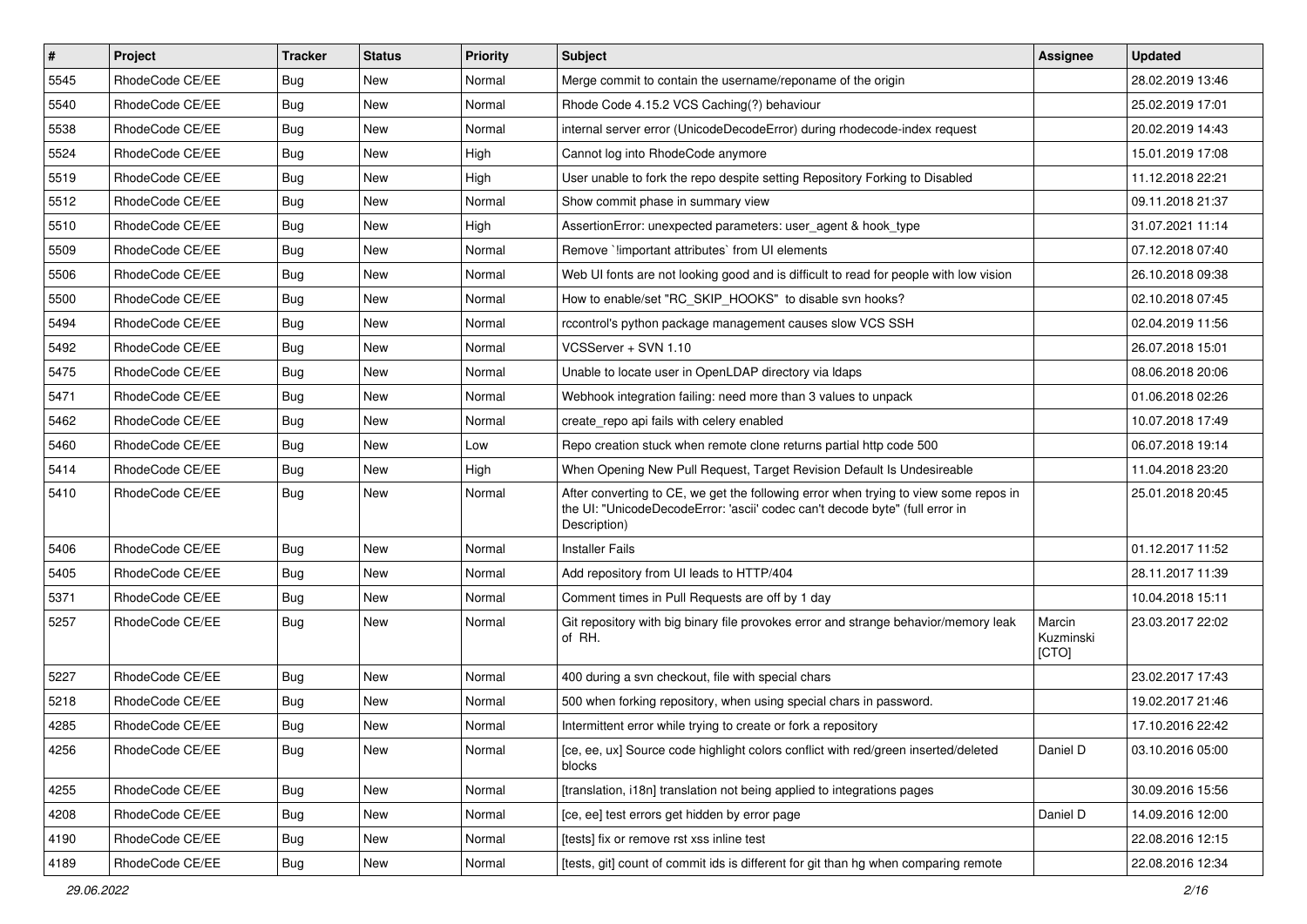| $\pmb{\#}$ | <b>Project</b>       | <b>Tracker</b> | <b>Status</b> | <b>Priority</b> | <b>Subject</b>                                                                                                     | <b>Assignee</b>              | <b>Updated</b>   |
|------------|----------------------|----------------|---------------|-----------------|--------------------------------------------------------------------------------------------------------------------|------------------------------|------------------|
| 4188       | RhodeCode CE/EE      | Bug            | New           | Normal          | [tests, svn] changeset tests produce different results for svn                                                     |                              | 22.08.2016 09:54 |
| 4154       | RhodeCode CE/EE      | Bug            | <b>New</b>    | Low             | [ce, ee] user register via github captcha                                                                          |                              | 05.08.2016 22:51 |
| 4116       | RhodeCode CE/EE      | Bug            | New           | High            | [ee] Starting EE or running paster commands like setup-rhodecode does not work<br>without setting LC_ALL properly. |                              | 18.08.2016 21:03 |
| 4109       | RhodeCode CE/EE      | Bug            | <b>New</b>    | Normal          | [files] The "switch to commit" widget is broken after using browser back button                                    |                              | 17.04.2018 21:50 |
| 4040       | RhodeCode CE/EE      | Bug            | New           | Low             | [ce, ee] logout when logged out causes 403 Cross-site request forgery detected                                     |                              | 23.06.2016 13:40 |
| 3963       | RhodeCode CE/EE      | Bug            | New           | Normal          | [ce] Getting a newly added repo via remap/rescan via api gives no data                                             |                              | 27.05.2016 05:02 |
| 3956       | RhodeCode CE/EE      | Bug            | New           | Normal          | [ce] - svn commit with all 'None' properties (author, message, etc.)                                               |                              | 23.05.2016 17:22 |
| 3939       | RhodeCode CE/EE      | <b>Bug</b>     | New           | Normal          | [ux] changelog filter blank after going back in browser                                                            |                              | 18.05.2016 14:50 |
| 3923       | RhodeCode CE/EE      | Bug            | <b>New</b>    | Normal          | odd exception on running internal-code                                                                             |                              | 09.08.2016 10:54 |
| 3922       | RhodeCode CE/EE      | Bug            | New           | Normal          | svn backend returns different diff to git/hg backends                                                              |                              | 11.05.2016 14:29 |
| 3615       | RhodeCode CE/EE      | Bug            | New           | Low             | (OperationalError) too many SQL variables on admin journal page                                                    |                              | 06.05.2016 11:45 |
| 3483       | RhodeCode CE/EE      | Bug            | <b>New</b>    | Normal          | oauth: disable 3rd party registration if RhodeCode registration is disabled                                        | Marcin<br>Kuzminski<br>[CTO] | 13.04.2016 12:13 |
| 3441       | RhodeCode CE/EE      | Bug            | New           | Normal          | [ux] clicking on line in file view scrolls to that line                                                            |                              | 05.04.2016 13:35 |
| 3382       | RhodeCode CE/EE      | Bug            | <b>New</b>    | Normal          | download superrepo with subrepos                                                                                   |                              | 25.03.2016 01:30 |
| 3351       | RhodeCode CE/EE      | Bug            | <b>New</b>    | Normal          | Duplicate IP whitelist entry shows error flash                                                                     |                              | 21.03.2016 15:54 |
| 3334       | RhodeCode CE/EE      | Bug            | New           | Normal          | Attempt to edit .coveragerc through the online file editor                                                         |                              | 17.03.2016 13:49 |
| 3250       | RhodeCode CE/EE      | Bug            | New           | Normal          | Posting a comment message is very slow !                                                                           |                              | 17.03.2016 12:57 |
| 3022       | RhodeCode CE/EE      | Bug            | New           | Normal          | SVN support with repositories groups                                                                               |                              | 26.07.2016 18:25 |
| 5342       | RhodeCode Appenlight | Bug            | <b>New</b>    | Low             | Broken link [Applications Modify application]                                                                      |                              | 21.06.2017 21:21 |
| 3994       | RhodeCode Appenlight | <b>Bug</b>     | New           | Normal          | during setup, user is given option to make admin account even if one does not exist                                |                              | 08.06.2016 12:44 |
| 3990       | RhodeCode Appenlight | Bug            | New           | Normal          | some dashboard builder buttons are up against fields                                                               |                              | 07.06.2016 12:01 |
| 3987       | RhodeCode Appenlight | Bug            | New           | Normal          | adjust footer so it's consistent with the website footer                                                           |                              | 15.06.2016 10:20 |
| 3986       | RhodeCode Appenlight | Bug            | <b>New</b>    | Normal          | table headers should be left aligned                                                                               |                              | 07.06.2016 11:53 |
| 5628       | Documentation        | Bug            | New           | Normal          | Problems with SSH Connection docs                                                                                  |                              | 06.05.2022 21:14 |
| 5627       | Documentation        | Bug            | New           | Normal          | Immediate re-run of rhodecode-index throws warnings on some repos (and suggests<br>rebuild from scratch)           |                              | 02.07.2020 19:41 |
| 5625       | Documentation        | Bug            | New           | Normal          | Feedback on RhodeCode Full-text search docs                                                                        |                              | 02.07.2020 19:22 |
| 5598       | Documentation        | <b>Bug</b>     | <b>New</b>    | Low             | Typo in force delete command                                                                                       |                              | 19.03.2020 20:10 |
| 5551       | Documentation        | <b>Bug</b>     | New           | Normal          | Mention LargeFile and LFS in the Backup page                                                                       |                              | 21.04.2019 20:58 |
| 5439       | Documentation        | <b>Bug</b>     | New           | Low             | JIRA Integration description: Wrong sample link                                                                    |                              | 14.02.2018 14:25 |
| 5348       | Documentation        | <b>Bug</b>     | New           | Normal          | Uninstall documentaion missing some steps                                                                          |                              | 06.07.2017 10:25 |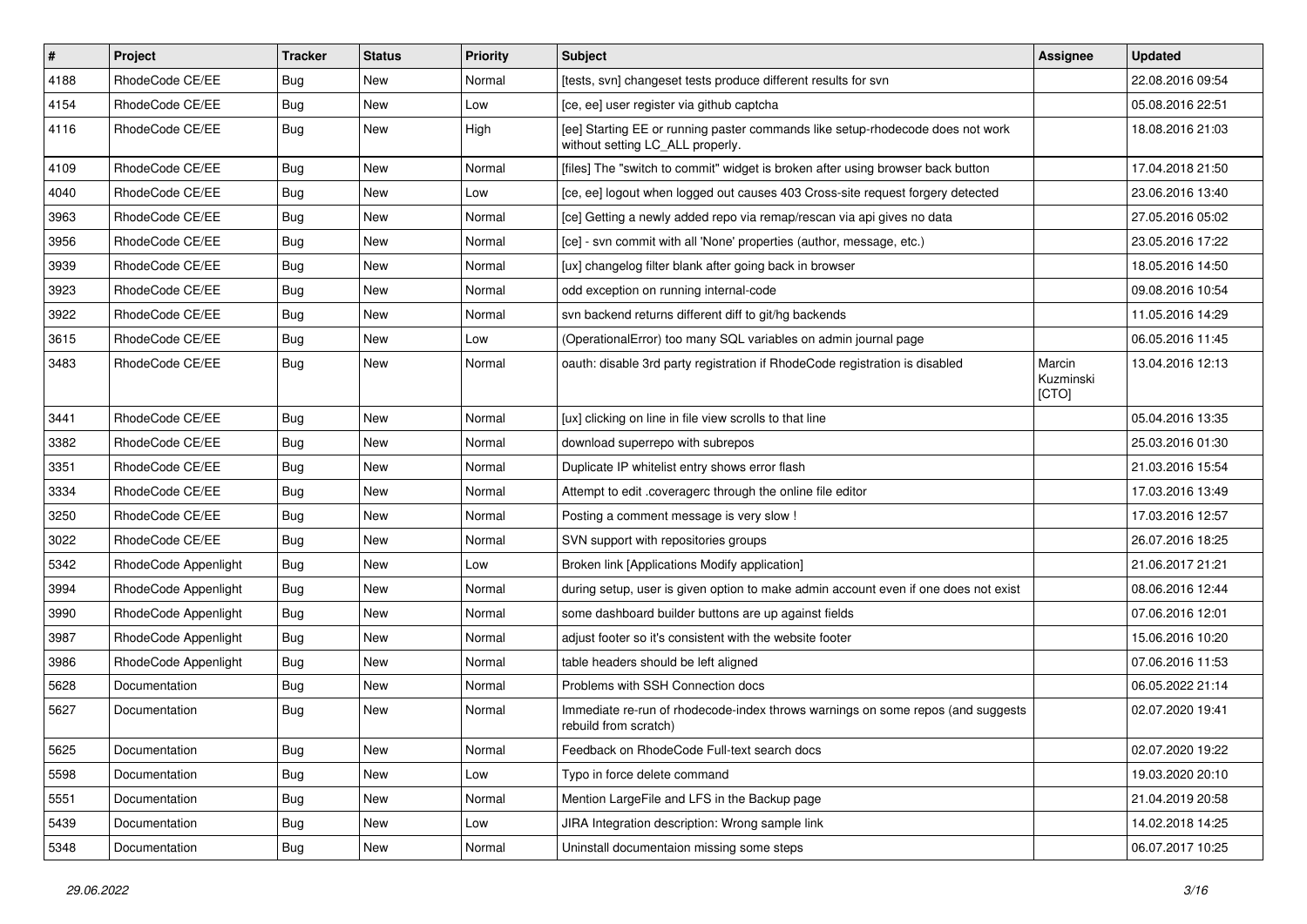| $\pmb{\#}$ | Project           | <b>Tracker</b> | <b>Status</b> | <b>Priority</b> | Subject                                                                                         | Assignee                     | <b>Updated</b>   |
|------------|-------------------|----------------|---------------|-----------------|-------------------------------------------------------------------------------------------------|------------------------------|------------------|
| 5347       | Documentation     | Bug            | New           | Normal          | Post Install steps should include Apache or Nginx setup.                                        |                              | 06.07.2017 10:23 |
| 5248       | Documentation     | Bug            | <b>New</b>    | Normal          | Installation of rhodecode-tools                                                                 |                              | 16.03.2017 16:35 |
| 5582       | RhodeCode Control | Feature        | New           | Normal          | Add the version number of a PR in the HTTP API                                                  |                              | 15.01.2020 10:45 |
| 5534       | RhodeCode Control | Feature        | New           | Normal          | extract/preload subcommand                                                                      |                              | 14.02.2019 14:45 |
| 5653       | RhodeCode CE/EE   | Feature        | <b>New</b>    | Normal          | Extend SSH clone to support cloning by repo id.                                                 | Marcin<br>Kuzminski<br>[CTO] | 17.02.2021 12:58 |
| 5641       | RhodeCode CE/EE   | Feature        | <b>New</b>    | Normal          | "Add draft" / (x) button usability                                                              |                              | 30.11.2020 20:53 |
| 5638       | RhodeCode CE/EE   | Feature        | <b>New</b>    | Normal          | Add "Copy full url path" button                                                                 |                              | 05.02.2021 20:23 |
| 5637       | RhodeCode CE/EE   | Feature        | <b>New</b>    | Normal          | Clone URL templates - add per repository/namespace                                              |                              | 29.10.2020 09:38 |
| 5631       | RhodeCode CE/EE   | Feature        | New           | Normal          | Change target of PR                                                                             |                              | 31.07.2020 17:05 |
| 5617       | RhodeCode CE/EE   | Feature        | New           | Normal          | Allow PRs to non-head bookmarks                                                                 |                              | 20.05.2020 12:25 |
| 5613       | RhodeCode CE/EE   | Feature        | <b>New</b>    | Low             | Feature Request: Issue tracker link in new tab/window                                           |                              | 03.10.2021 23:25 |
| 5600       | RhodeCode CE/EE   | Feature        | New           | Normal          | Change default repository landing page                                                          |                              | 27.01.2021 01:04 |
| 5595       | RhodeCode CE/EE   | Feature        | <b>New</b>    | Normal          | Group code review mail notification                                                             |                              | 03.03.2020 10:17 |
| 5586       | RhodeCode CE/EE   | Feature        | New           | Normal          | @mention should be a link                                                                       |                              | 29.01.2020 11:46 |
| 5584       | RhodeCode CE/EE   | Feature        | New           | Normal          | "update pull request link" message on vcs client                                                |                              | 23.01.2020 10:32 |
| 5552       | RhodeCode CE/EE   | Feature        | <b>New</b>    | High            | PR dependency across repos                                                                      |                              | 22.06.2019 01:15 |
| 5548       | RhodeCode CE/EE   | Feature        | New           | Normal          | Initial Search API                                                                              | Peter Colledge               | 07.07.2019 22:21 |
| 5543       | RhodeCode CE/EE   | Feature        | New           | Normal          | Repo API should have equivalent get_repo_audit_logs() to User API call<br>get_user_audit_logs() |                              | 26.02.2019 12:22 |
| 5511       | RhodeCode CE/EE   | Feature        | <b>New</b>    | Normal          | New feature to synchronize the fork with the remote repo from the summary page                  |                              | 13.11.2018 01:23 |
| 5504       | RhodeCode CE/EE   | Feature        | New           | Normal          | Buttons to copy commit hash and to expand the commit message in the repo<br>summary view        |                              | 26.10.2018 00:59 |
| 5441       | RhodeCode CE/EE   | Feature        | <b>New</b>    | Low             | Some files not parsed as XML files                                                              | Marcin<br>Kuzminski<br>[CTO] | 12.06.2018 12:23 |
| 5382       | RhodeCode CE/EE   | Feature        | <b>New</b>    | Normal          | Support for repository aliases                                                                  | Marcin<br>Kuzminski<br>[CTO] | 04.09.2017 15:17 |
| 5289       | RhodeCode CE/EE   | Feature        | New           | High            | Ability to Upload/Replace a file using the UI                                                   |                              | 22.09.2017 10:29 |
| 5278       | RhodeCode CE/EE   | Feature        | New           | Normal          | Require support for git repositories of the form git://                                         |                              | 13.04.2017 15:20 |
| 5273       | RhodeCode CE/EE   | Feature        | New           | Normal          | Comment status                                                                                  |                              | 07.04.2017 13:10 |
| 5271       | RhodeCode CE/EE   | Feature        | New           | Normal          | Private comments                                                                                |                              | 07.04.2017 12:01 |
| 5256       | RhodeCode CE/EE   | Feature        | New           | Normal          | Last repository access time.                                                                    |                              | 23.03.2017 16:34 |
| 4301       | RhodeCode CE/EE   | Feature        | New           | Normal          | [API] toggle force_password_reset in api for Idap users                                         |                              | 28.10.2016 15:43 |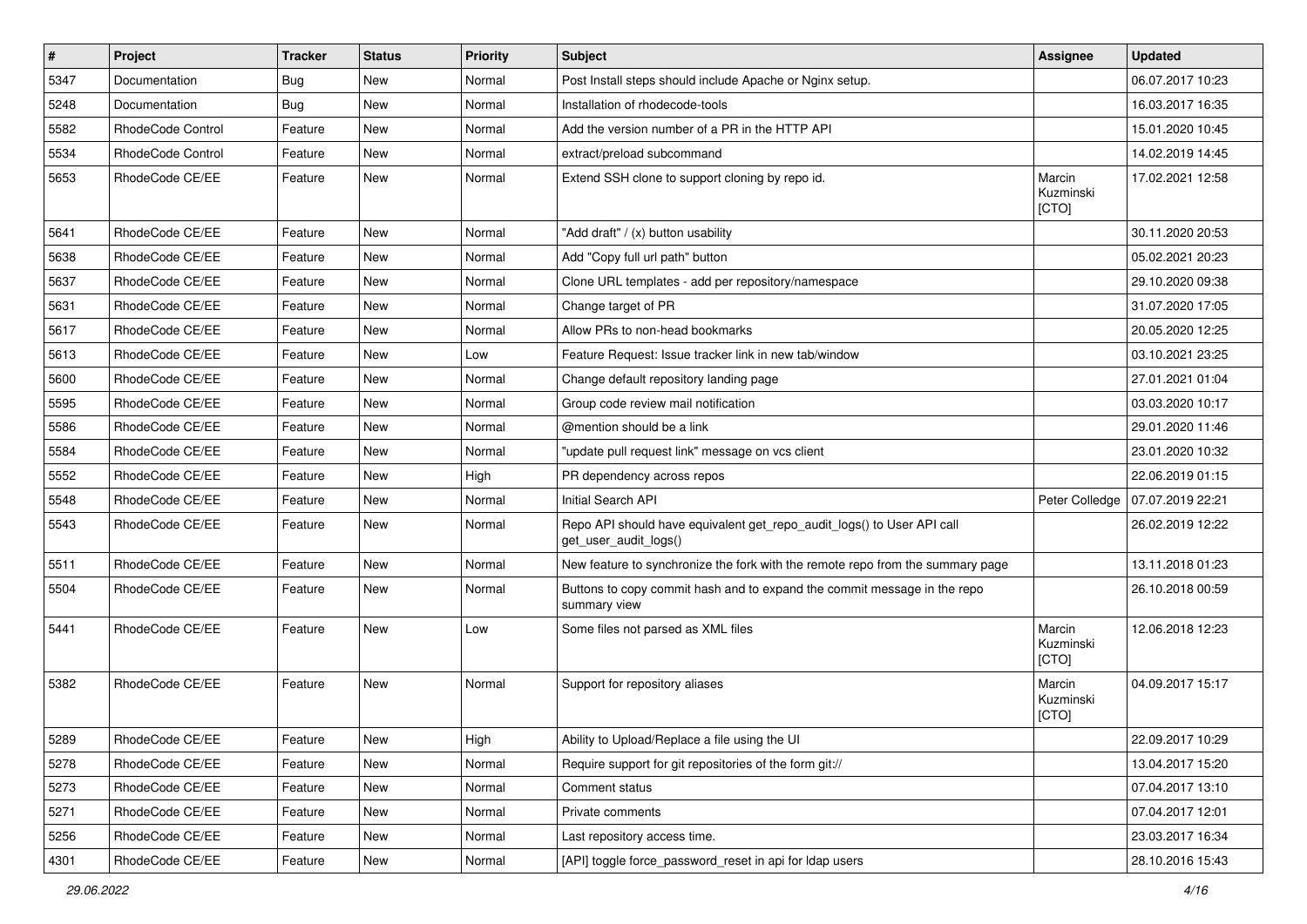| $\pmb{\#}$ | Project              | <b>Tracker</b> | <b>Status</b> | <b>Priority</b> | <b>Subject</b>                                                            | <b>Assignee</b>              | <b>Updated</b>   |
|------------|----------------------|----------------|---------------|-----------------|---------------------------------------------------------------------------|------------------------------|------------------|
| 4272       | RhodeCode CE/EE      | Feature        | <b>New</b>    | Normal          | Better SPAM protection                                                    |                              | 12.10.2016 11:14 |
| 4232       | RhodeCode CE/EE      | Feature        | New           | Normal          | [ce, ee, pr, compare] redo diffs, support side by side diffs, html diffs  | Daniel D                     | 25.10.2016 15:40 |
| 4226       | RhodeCode CE/EE      | Feature        | New           | Normal          | [settings, system info] add VCS and Channelstream status to System Info   |                              | 14.09.2016 16:45 |
| 4222       | RhodeCode CE/EE      | Feature        | New           | Normal          | Configurable detection of READMEs                                         |                              | 09.09.2016 10:05 |
| 4213       | RhodeCode CE/EE      | Feature        | <b>New</b>    | High            | Embed PostgreSQL database                                                 | Marcin<br>Kuzminski<br>[CTO] | 03.09.2016 23:45 |
| 4191       | RhodeCode CE/EE      | Feature        | <b>New</b>    | Normal          | Add custom Image logo option to header                                    |                              | 22.08.2016 14:49 |
| 4182       | RhodeCode CE/EE      | Feature        | <b>New</b>    | Normal          | add direct link from notification to corresponding PR                     |                              | 19.08.2016 12:35 |
| 4157       | RhodeCode CE/EE      | Feature        | New           | Normal          | [integrations] Integrate with industry standard SW development tools      | Daniel D                     | 08.08.2016 12:55 |
| 4144       | RhodeCode CE/EE      | Feature        | <b>New</b>    | Normal          | [ux] improve enable/disable of notifications                              |                              | 02.08.2016 17:19 |
| 4074       | RhodeCode CE/EE      | Feature        | New           | Normal          | Edit review comment                                                       | Bartłomiej<br>Wołyńczyk      | 17.04.2018 21:51 |
| 4000       | RhodeCode CE/EE      | Feature        | <b>New</b>    | Normal          | Make compare more functional                                              | Marcin<br>Kuzminski<br>[CTO] | 18.11.2017 19:11 |
| 3980       | RhodeCode CE/EE      | Feature        | <b>New</b>    | Normal          | Add CI engine                                                             |                              | 05.06.2016 21:32 |
| 3979       | RhodeCode CE/EE      | Feature        | New           | Normal          | Add kanban board                                                          |                              | 05.06.2016 21:20 |
| 3978       | RhodeCode CE/EE      | Feature        | New           | Normal          | Add bug tracker                                                           |                              | 05.06.2016 21:20 |
| 3977       | RhodeCode CE/EE      | Feature        | <b>New</b>    | Normal          | Wiki                                                                      |                              | 05.06.2016 21:11 |
| 3486       | RhodeCode CE/EE      | Feature        | <b>New</b>    | Normal          | expose origin of permission in perm dict for users                        |                              | 06.06.2016 10:54 |
| 3472       | RhodeCode CE/EE      | Feature        | <b>New</b>    | Normal          | Expose unified hooks that can be used in SSH backend                      |                              | 14.04.2016 17:54 |
| 3460       | RhodeCode CE/EE      | Feature        | New           | Normal          | [ux, frontend] hide "show more" button when there is nothing more to show |                              | 11.04.2016 13:37 |
| 3455       | RhodeCode CE/EE      | Feature        | <b>New</b>    | Normal          | [ux] commit message search should render entire commit message            |                              | 07.04.2016 17:50 |
| 3440       | RhodeCode CE/EE      | Feature        | <b>New</b>    | Normal          | [design, ux] mock-up user interface for adding a branch/bookmark          |                              | 05.04.2016 09:21 |
| 3373       | RhodeCode CE/EE      | Feature        | <b>New</b>    | Normal          | Allow to create Bookmarks and Branches from UI                            |                              | 05.04.2016 09:21 |
| 2882       | RhodeCode CE/EE      | Feature        | New           | Normal          | Bulk comment submit                                                       |                              | 17.03.2016 17:50 |
| 1457       | RhodeCode CE/EE      | Feature        | New           | Normal          | add allow permissions inheritance on repo groups                          |                              | 22.09.2017 10:27 |
| 148        | RhodeCode CE/EE      | Feature        | <b>New</b>    | Normal          | [comments] Add per file and multiline comments in a changeset             |                              | 25.05.2016 10:20 |
| 4220       | RhodeCode Appenlight | Feature        | New           | Low             | Search params allow sorting of result.                                    |                              | 06.09.2016 16:33 |
| 4071       | RhodeCode Appenlight | Feature        | <b>New</b>    | Normal          | Allow for easy out-out of assigned permissions                            |                              | 05.07.2016 10:14 |
| 4064       | RhodeCode Appenlight | Feature        | New           | Normal          | Create a multiple action feature for Reports and Logs lists               |                              | 30.06.2016 15:18 |
| 4063       | RhodeCode Appenlight | Feature        | New           | Normal          | add option to specify custom value in dashboard select                    |                              | 30.06.2016 15:17 |
| 4062       | RhodeCode Appenlight | Feature        | New           | Normal          | A way to see browser breakdown for an error                               |                              | 30.06.2016 15:16 |
| 4061       | RhodeCode Appenlight | Feature        | New           | Normal          | Timezone for applications                                                 |                              | 30.06.2016 15:16 |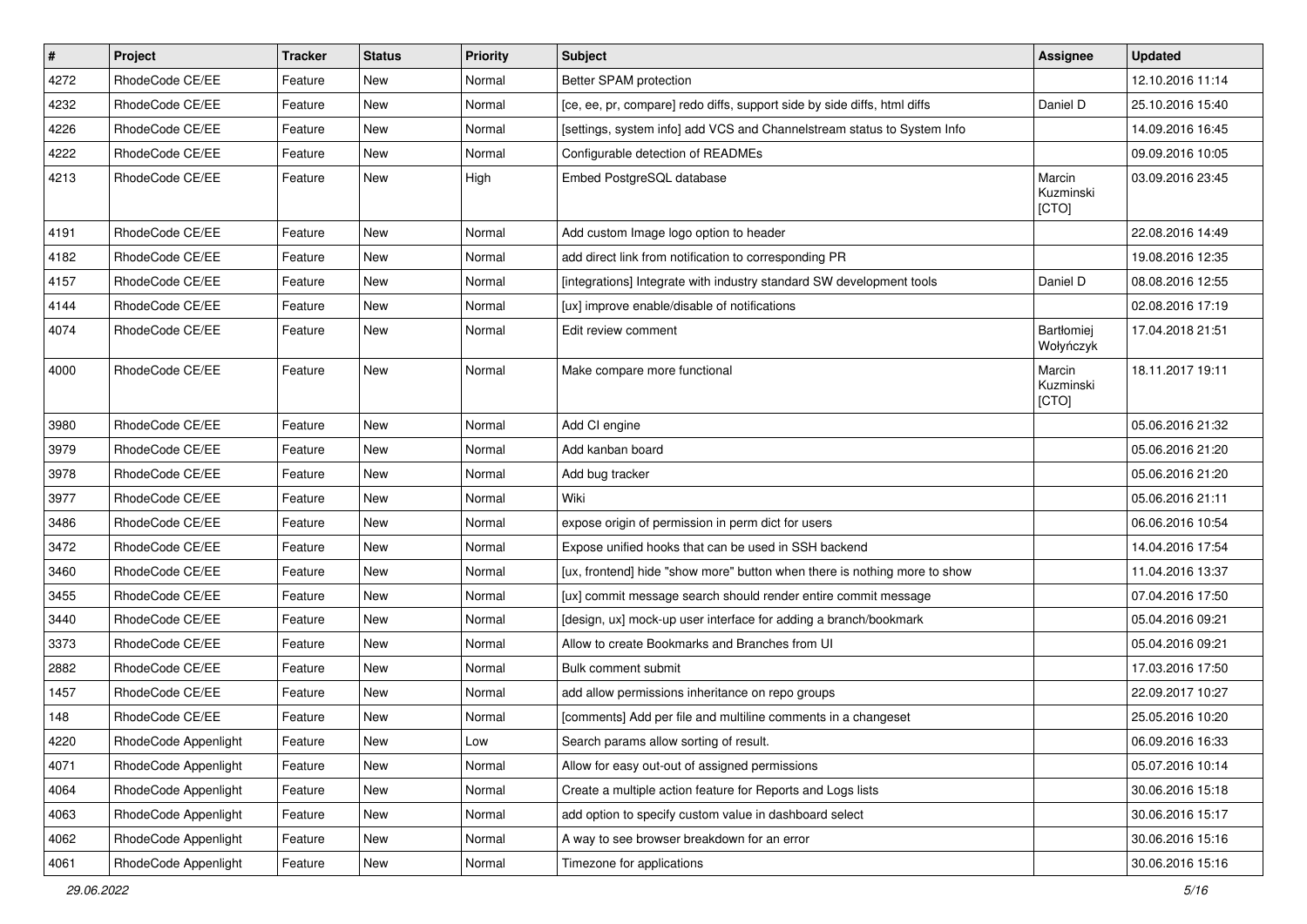| $\vert$ # | Project              | <b>Tracker</b> | <b>Status</b> | Priority | <b>Subject</b>                                                                                             | <b>Assignee</b>     | <b>Updated</b>   |
|-----------|----------------------|----------------|---------------|----------|------------------------------------------------------------------------------------------------------------|---------------------|------------------|
| 4060      | RhodeCode Appenlight | Feature        | New           | Normal   | Replayable requests                                                                                        |                     | 30.06.2016 15:15 |
| 4059      | RhodeCode Appenlight | Feature        | New           | Normal   | Server Monitoring                                                                                          |                     | 30.06.2016 15:15 |
| 4057      | RhodeCode Appenlight | Feature        | New           | Normal   | Negation option for search filter                                                                          |                     | 30.06.2016 15:12 |
| 4056      | RhodeCode Appenlight | Feature        | New           | Normal   | Optionally allow to filter graphs per machine in dashboard                                                 |                     | 30.06.2016 15:12 |
| 4017      | RhodeCode Appenlight | Feature        | New           | Low      | application logos need help                                                                                |                     | 14.06.2016 11:52 |
| 687       | Documentation        | Feature        | New           | Normal   | [Integraton ]- Elastic search integration                                                                  | <b>Brian Butler</b> | 01.07.2016 14:15 |
| 659       | Documentation        | Feature        | New           | Normal   | Peer to Peer Failover                                                                                      | <b>Brian Butler</b> | 01.07.2016 14:15 |
| 317       | Documentation        | Feature        | New           | High     | Styling                                                                                                    | <b>Brian Butler</b> | 07.07.2016 10:10 |
| 5677      | RhodeCode CE/EE      | Support        | New           | Normal   | PR cross merge                                                                                             |                     | 28.01.2022 16:59 |
| 5639      | RhodeCode CE/EE      | Support        | New           | High     | 500 Internal Server Error   The server has either erred  after importing Database<br>from backup           |                     | 22.11.2020 09:15 |
| 5618      | RhodeCode CE/EE      | Support        | New           | Normal   | Getting HTTP 502 Bad Gateway when trying to push (or clone) on a slow network                              |                     | 27.05.2020 21:56 |
| 5593      | RhodeCode CE/EE      | Support        | New           | Normal   | <b>SSH</b> connections                                                                                     |                     | 17.02.2020 16:18 |
| 5541      | RhodeCode CE/EE      | Support        | New           | Normal   | <b>SVN Settings: Repository Patterns</b>                                                                   |                     | 16.12.2019 15:35 |
| 5527      | RhodeCode CE/EE      | Support        | <b>New</b>    | Normal   | API: expose human readable failure reason                                                                  |                     | 30.01.2019 17:43 |
| 5503      | RhodeCode CE/EE      | Support        | New           | Normal   | failed to upgrade to 4.13.3                                                                                |                     | 06.11.2018 18:28 |
| 5499      | RhodeCode CE/EE      | Support        | New           | Normal   | ERROR [celery.worker.consumer.consumer] consumer: Cannot connect                                           |                     | 11.09.2018 08:39 |
| 5497      | RhodeCode CE/EE      | Support        | New           | Normal   | hg push hangs                                                                                              |                     | 30.08.2018 22:15 |
| 5496      | RhodeCode CE/EE      | Support        | New           | Normal   | database migration 4.11.6 mysql to 4.12.4 postgres                                                         |                     | 27.08.2018 21:17 |
| 5495      | RhodeCode CE/EE      | Support        | New           | Normal   | Idap to crowd users groups sync source                                                                     |                     | 10.09.2018 22:09 |
| 5491      | RhodeCode CE/EE      | Support        | New           | Urgent   | Upgrade RhodeCode Community + VCSSERVER from 4.10.4 to 4.12.4, pull request<br>stop working with reviewers |                     | 30.08.2018 09:47 |
| 5484      | RhodeCode CE/EE      | Support        | <b>New</b>    | Normal   | Setting up ssh, remote hg not found                                                                        |                     | 06.07.2018 23:41 |
| 5468      | RhodeCode CE/EE      | Support        | New           | Normal   | Check logic for updating last commit for repository groups                                                 |                     | 30.08.2018 09:47 |
| 5394      | RhodeCode CE/EE      | Support        | New           | Normal   | SVN to Git / Mercurial Migration                                                                           |                     | 03.10.2017 09:29 |
| 5269      | RhodeCode CE/EE      | Support        | New           | Normal   | Upgrade from RC EE 3.7.1 to RC EE 4.x                                                                      |                     | 29.06.2017 19:36 |
| 5255      | RhodeCode CE/EE      | Support        | New           | Normal   | I can't access issues created by me from mail                                                              |                     | 04.04.2017 11:28 |
| 4303      | RhodeCode CE/EE      | Support        | New           | Normal   | rhodecode instance                                                                                         |                     | 08.11.2016 16:32 |
| 4252      | RhodeCode CE/EE      | Support        | New           | Normal   | Backup & Recovery                                                                                          |                     | 07.10.2016 19:47 |
| 3364      | RhodeCode CE/EE      | Support        | New           | High     | Allow Specifying the Commit Message for Pull Request Merges                                                |                     | 17.04.2018 21:51 |
| 3332      | RhodeCode CE/EE      | Support        | New           | Normal   | LDAP settings page: Add button "test connection"                                                           |                     | 17.03.2016 10:23 |
| 5591      | <b>Documentation</b> | Support        | New           | Normal   | documentation typo                                                                                         |                     | 04.02.2020 19:43 |
| 5529      | Documentation        | Support        | New           | Normal   | Documentation does not detail watched repositories                                                         |                     | 07.02.2019 00:16 |
| 5237      | Documentation        | Support        | New           | Normal   | documentation for DR                                                                                       |                     | 06.03.2017 23:34 |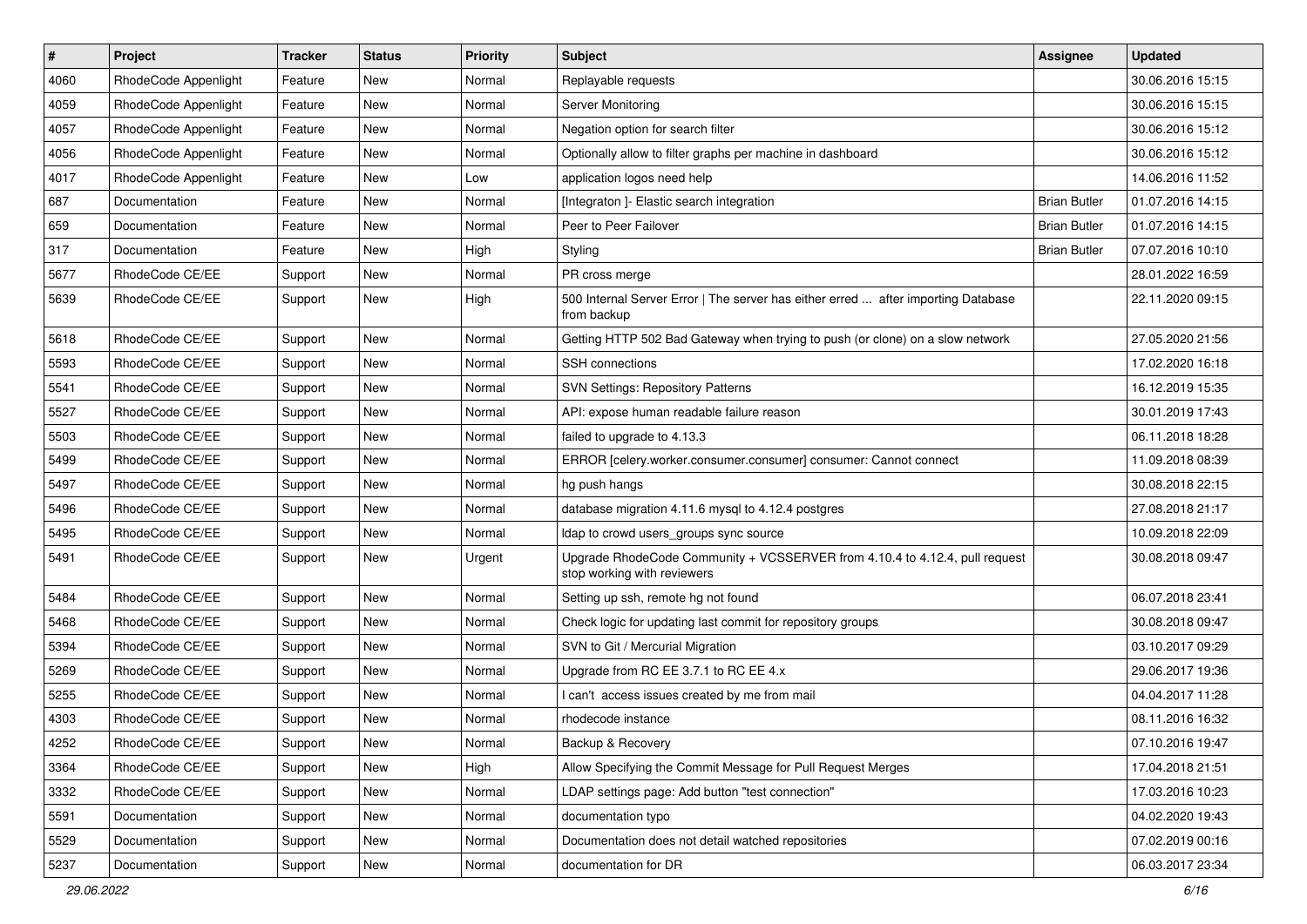| $\sharp$ | Project              | <b>Tracker</b> | <b>Status</b> | <b>Priority</b> | Subject                                                                  | <b>Assignee</b>         | <b>Updated</b>   |
|----------|----------------------|----------------|---------------|-----------------|--------------------------------------------------------------------------|-------------------------|------------------|
| 3333     | RhodeCode Tools      | Task           | New           | Normal          | Create rhodecode-tools backup command for backup of RhodeCode Enterprise |                         | 17.03.2016 12:43 |
| 5404     | RhodeCode CE/EE      | Task           | <b>New</b>    | Normal          | Add an option to detach review rules when deleting an user               |                         | 22.11.2017 11:23 |
| 5400     | RhodeCode CE/EE      | Task           | New           | Normal          | User group - subgroup support                                            |                         | 06.11.2017 22:00 |
| 5270     | RhodeCode CE/EE      | Task           | New           | Normal          | Comments updates                                                         | Bartłomiej<br>Wołyńczyk | 17.04.2018 21:51 |
| 5200     | RhodeCode CE/EE      | Task           | <b>New</b>    | Normal          | investigate search improvements                                          |                         | 16.12.2019 16:04 |
| 4669     | RhodeCode CE/EE      | Task           | <b>New</b>    | Normal          | disable pytest sugar on nix-build                                        |                         | 01.12.2016 12:52 |
| 4312     | RhodeCode CE/EE      | Task           | New           | Normal          | Storage location changes                                                 |                         | 11.07.2017 13:31 |
| 4299     | RhodeCode CE/EE      | Task           | New           | Normal          | TEMPLATE repo groups                                                     |                         | 22.09.2017 10:26 |
| 4290     | RhodeCode CE/EE      | Task           | <b>New</b>    | Normal          | Allow to transplant the review status to merged commits                  |                         | 17.04.2018 21:50 |
| 4289     | RhodeCode CE/EE      | Task           | New           | Low             | [ce, ee] clean up pygments lexer functions + handling                    | Daniel D                | 21.10.2016 14:44 |
| 4246     | RhodeCode CE/EE      | Task           | New           | Normal          | [ce, ee, vcs, git] add tests for annotated git tags                      | Daniel D                | 13.02.2018 18:03 |
| 4234     | RhodeCode CE/EE      | Task           | New           | Normal          | prepare and test RhodeCode VM image for AWS                              | <b>Marcin Lulek</b>     | 11.07.2017 13:32 |
| 4216     | RhodeCode CE/EE      | Task           | New           | Normal          | [ux, renderers] implement consistent rendering for text fields           |                         | 06.09.2016 11:46 |
| 4197     | RhodeCode CE/EE      | Task           | New           | Normal          | [ce, ee] get list of users with their permissions to a repository        | Daniel D                | 22.09.2017 10:30 |
| 4179     | RhodeCode CE/EE      | Task           | New           | Normal          | [ce, ee] refine perms summary list                                       | Daniel D                | 14.09.2016 12:09 |
| 4163     | RhodeCode CE/EE      | Task           | New           | Normal          | [ce, ee] celery refactor + upgrade                                       |                         | 15.08.2016 12:32 |
| 4147     | RhodeCode CE/EE      | Task           | <b>New</b>    | Normal          | [ce, ee, docs] Events documentation                                      | Daniel D                | 15.08.2016 12:33 |
| 4120     | RhodeCode CE/EE      | Task           | New           | Normal          | [ce] replace get_repo_nodes api                                          | Daniel D                | 17.04.2018 21:49 |
| 4051     | RhodeCode CE/EE      | Task           | <b>New</b>    | Normal          | [ux, renderering] Consistent formatting on text fields.                  |                         | 22.09.2017 10:27 |
| 4045     | RhodeCode CE/EE      | Task           | New           | Normal          | File permissions                                                         |                         | 17.04.2018 21:49 |
| 3484     | RhodeCode CE/EE      | Task           | <b>New</b>    | Normal          | oauth: reduce required permissions for 3rd party                         |                         | 13.04.2016 12:33 |
| 3377     | RhodeCode CE/EE      | Task           | <b>New</b>    | Normal          | extra fields types extensions                                            |                         | 24.03.2016 15:23 |
| 3376     | RhodeCode CE/EE      | Task           | New           | Normal          | Repo action plugins                                                      |                         | 24.03.2016 15:21 |
| 3362     | RhodeCode CE/EE      | Task           | New           | Normal          | auth-plugins, indicate visually that plugin is turned on but NOT enabled |                         | 22.03.2016 19:03 |
| 3261     | RhodeCode CE/EE      | Task           | New           | Normal          | mousetrap.js bump to latest 1.5.X version                                |                         | 17.03.2016 12:52 |
| 3260     | RhodeCode CE/EE      | Task           | <b>New</b>    | Normal          | api: expose get repo node method                                         |                         | 17.03.2016 12:56 |
| 2944     | RhodeCode CE/EE      | Task           | New           | Normal          | Bump gunicorn to 19.4 version                                            |                         | 17.03.2016 12:58 |
| 2844     | RhodeCode CE/EE      | Task           | New           | Normal          | Update Bcrypt to a maintained version                                    |                         | 17.02.2018 20:37 |
| 4052     | RhodeCode Appenlight | Task           | New           | Normal          | release fixes                                                            | Marcin Lulek            | 29.06.2016 12:14 |
| 3093     | Documentation        | Task           | New           | Normal          | [API] - update hg/git update pr API. Auto updates PR on push             | <b>Brian Butler</b>     | 01.07.2016 14:15 |
| 3092     | Documentation        | Task           | New           | Normal          | [RCE, ini] - doc available settings + check tender with Gemalto hacks    | <b>Brian Butler</b>     | 01.07.2016 14:15 |
| 737      | Documentation        | Task           | New           | Normal          | What is an extra field and how do you add it?                            |                         | 01.07.2016 14:15 |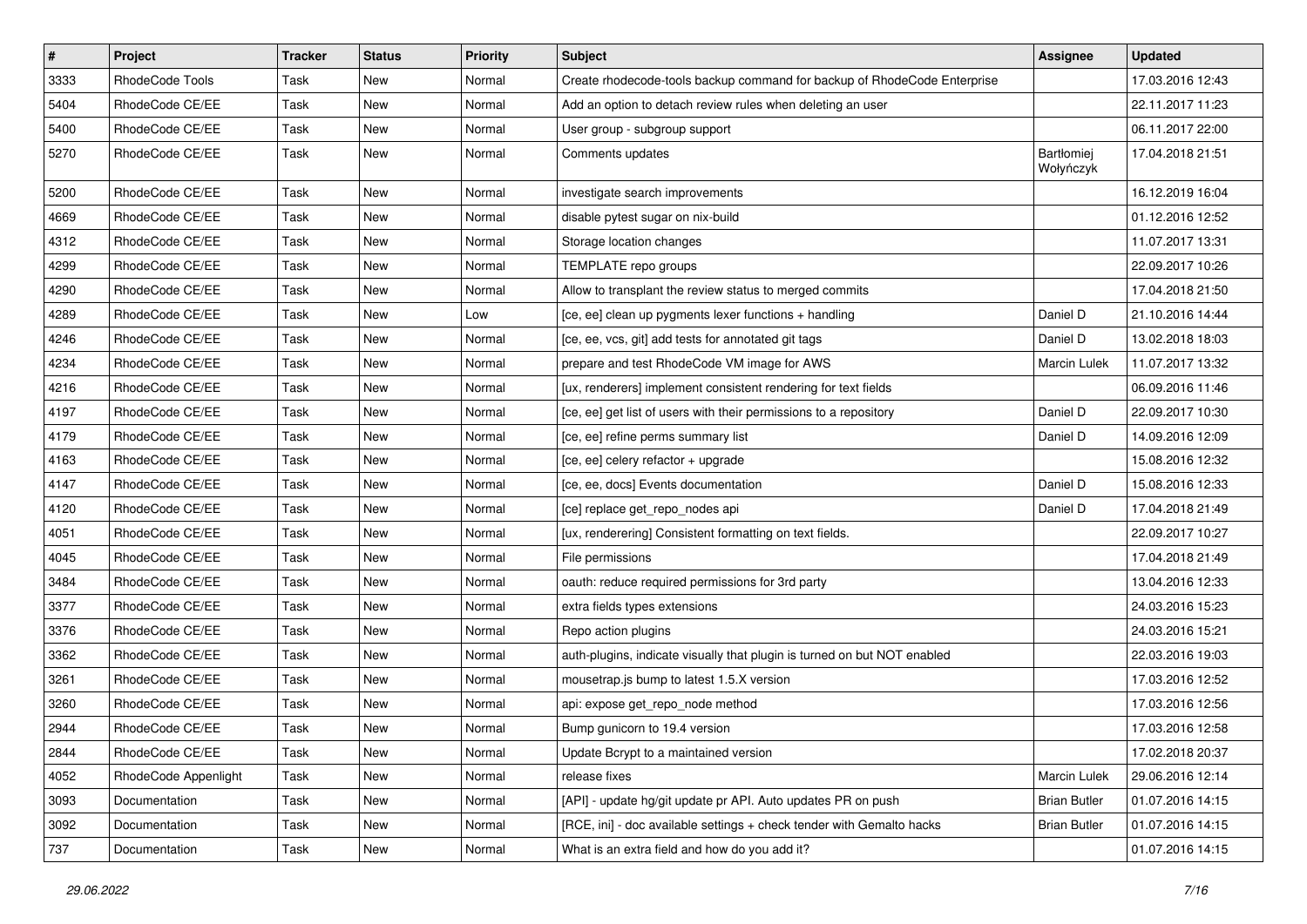| #    | Project           | <b>Tracker</b> | <b>Status</b> | <b>Priority</b> | Subject                                                                                                                              | Assignee                     | <b>Updated</b>   |
|------|-------------------|----------------|---------------|-----------------|--------------------------------------------------------------------------------------------------------------------------------------|------------------------------|------------------|
| 682  | Documentation     | Task           | New           | Normal          | Error Msg guide                                                                                                                      | <b>Brian Butler</b>          | 01.07.2016 14:15 |
| 5399 | RhodeCode CE/EE   | <b>Bug</b>     | In Progress   | High            | Issues with Git LFS integration                                                                                                      |                              | 07.07.2019 22:21 |
| 4110 | RhodeCode CE/EE   | Bug            | In Progress   | Normal          | [ce, ee] repos can be named admin, static                                                                                            | Daniel D                     | 20.07.2016 19:51 |
| 4035 | RhodeCode CE/EE   | Bug            | In Progress   | Normal          | failed to create whoosh index                                                                                                        | Marcin<br>Kuzminski<br>[CTO] | 06.07.2016 00:04 |
| 3372 | RhodeCode CE/EE   | Bug            | In Progress   | High            | [Idap, groups] Customer gets an empty list of groups                                                                                 | Mikhail<br>Chernykh          | 08.06.2016 11:32 |
| 5533 | RhodeCode Control | Feature        | In Progress   | Normal          | Support busybox tar                                                                                                                  |                              | 09.02.2019 22:09 |
| 5316 | RhodeCode CE/EE   | Feature        | In Progress   | Normal          | UI should provide checkout URL for a SVN path                                                                                        |                              | 06.11.2017 21:59 |
| 4193 | RhodeCode CE/EE   | Feature        | In Progress   | Normal          | Improve Filter Functionality in the Change Log                                                                                       | Marcin<br>Kuzminski<br>[CTO] | 22.09.2017 10:25 |
| 3967 | RhodeCode CE/EE   | Support        | In Progress   | Normal          | Server 500 error                                                                                                                     |                              | 11.08.2016 13:39 |
| 3504 | RhodeCode CE/EE   | Task           | In Progress   | Normal          | [routing] Move static assets under a common prefix                                                                                   |                              | 19.07.2016 12:27 |
| 5669 | RhodeCode CE/EE   | <b>Bug</b>     | Resolved      | Normal          | Mercurial commit messages doesn't show cyrillic symbols                                                                              |                              | 01.10.2021 10:39 |
| 5656 | RhodeCode CE/EE   | Bug            | Resolved      | Normal          | Error for branch permission page                                                                                                     |                              | 30.04.2021 08:53 |
| 5655 | RhodeCode CE/EE   | Bug            | Resolved      | Normal          | New public gist's id is always auto generated                                                                                        |                              | 01.07.2021 12:06 |
| 5652 | RhodeCode CE/EE   | Bug            | Resolved      | Normal          | Pull Requests: when title and descriptions contains character [] {} and () index out of<br>bound when attempting to comment/approve. |                              | 30.04.2021 08:53 |
| 5651 | RhodeCode CE/EE   | Bug            | Resolved      | Normal          | Pull requests can get stuck if the diff is too large (it was created by mistake but we<br>can't open it to delete it)                |                              | 30.04.2021 08:53 |
| 5636 | RhodeCode CE/EE   | Bug            | Resolved      | High            | Remap and Rescan 500 Internal Server Error                                                                                           |                              | 30.04.2021 08:53 |
| 5634 | RhodeCode CE/EE   | Bug            | Resolved      | Normal          | Quick Search Toolbar bugs out if pull request contains unicode double quote<br>character "                                           |                              | 12.10.2020 23:13 |
| 5633 | RhodeCode CE/EE   | Bug            | Resolved      | Normal          | Moderately large pull requests fail because inefficient use of reviewer_data_json<br>column in pull_requests table                   |                              | 12.10.2020 23:13 |
| 5623 | RhodeCode CE/EE   | Bug            | Resolved      | Normal          | Credentials for remote repository URL leaking in Repository Header                                                                   |                              | 22.07.2020 00:47 |
| 5622 | RhodeCode CE/EE   | <b>Bug</b>     | Resolved      | High            | Upgrade from 4.18.3 to 4.19.3 broke all PRs                                                                                          |                              | 28.07.2020 16:44 |
| 5621 | RhodeCode CE/EE   | Bug            | Resolved      | Urgent          | LDAP + User Groups authentication plugin not working after upgrade to 4.19.x                                                         |                              | 15.06.2020 17:56 |
| 5620 | RhodeCode CE/EE   | Bug            | Resolved      | Normal          | Regression of mail rendering in Thunderbird                                                                                          |                              | 15.06.2020 16:45 |
| 5619 | RhodeCode CE/EE   | Bug            | Resolved      | Normal          | Setting Landing Commit to SVN Trunk results in Files tab hitting a 404                                                               |                              | 04.06.2020 23:51 |
| 5610 | RhodeCode CE/EE   | <b>Bug</b>     | Resolved      | Normal          | Files navigation looses the at= <name> marker</name>                                                                                 | Daniel D                     | 03.10.2021 23:23 |
| 5608 | RhodeCode CE/EE   | <b>Bug</b>     | Resolved      | High            | svn+ssh user set incorrectly                                                                                                         | Daniel D                     | 31.03.2020 18:21 |
| 5606 | RhodeCode CE/EE   | <b>Bug</b>     | Resolved      | High            | SVN + ssh subdirectory failure                                                                                                       | Daniel D                     | 09.04.2020 03:29 |
| 5605 | RhodeCode CE/EE   | Bug            | Resolved      | Normal          | Cannot set subversion compatibility to 1.10                                                                                          |                              | 30.03.2020 17:27 |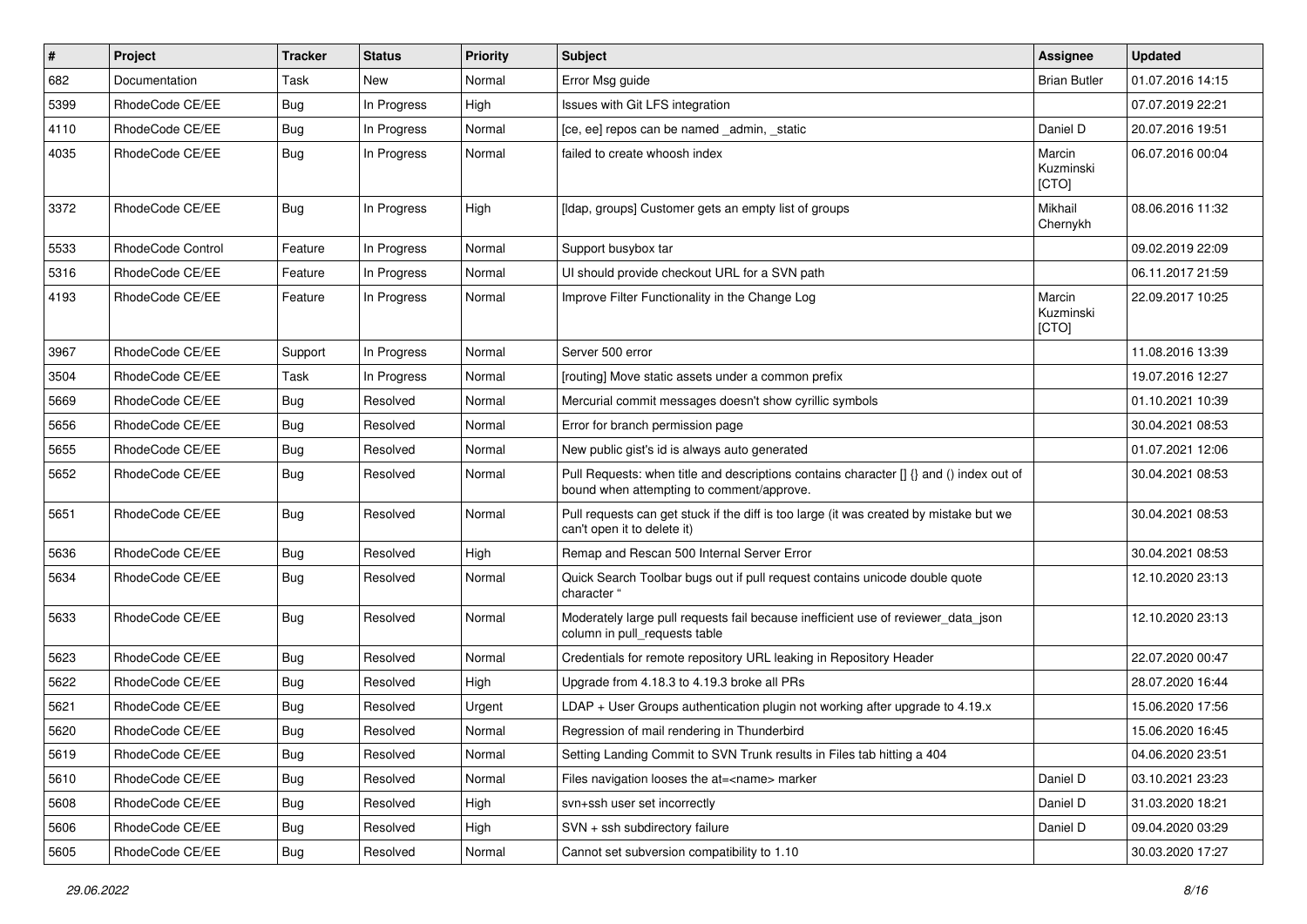| $\pmb{\#}$ | Project         | <b>Tracker</b> | <b>Status</b> | <b>Priority</b> | <b>Subject</b>                                                                          | <b>Assignee</b>     | <b>Updated</b>   |
|------------|-----------------|----------------|---------------|-----------------|-----------------------------------------------------------------------------------------|---------------------|------------------|
| 5604       | RhodeCode CE/EE | <b>Bug</b>     | Resolved      | High            | Search error on second result page                                                      | Daniel D            | 30.03.2020 16:01 |
| 5599       | RhodeCode CE/EE | Bug            | Resolved      | Normal          | SVN navigation to trunk fails                                                           | Daniel D            | 04.04.2020 11:21 |
| 5596       | RhodeCode CE/EE | Bug            | Resolved      | Normal          | Pull Request duplicated after description edit                                          |                     | 14.04.2020 13:28 |
| 5594       | RhodeCode CE/EE | <b>Bug</b>     | Resolved      | Normal          | Credentials in Repository Settings for Pull requests are exposed                        |                     | 28.05.2020 20:25 |
| 5587       | RhodeCode CE/EE | <b>Bug</b>     | Resolved      | Normal          | Broken metatags in 4.18.1                                                               | <b>Marcin Lulek</b> | 29.01.2020 11:46 |
| 5579       | RhodeCode CE/EE | Bug            | Resolved      | Normal          | JS bug when a commit message can be parsed as a number                                  | Daniel D            | 20.01.2020 10:04 |
| 5576       | RhodeCode CE/EE | Bug            | Resolved      | High            | Hosting many repositories                                                               | Craig Fairhurst     | 12.02.2020 12:55 |
| 5575       | RhodeCode CE/EE | Bug            | Resolved      | Low             | Filtering username containing '-' does not work in Admin audit log panel                |                     | 20.01.2020 10:04 |
| 5573       | RhodeCode CE/EE | <b>Bug</b>     | Resolved      | Normal          | Wrong notification Base Url for Email-Integrations                                      |                     | 16.01.2020 08:53 |
| 5571       | RhodeCode CE/EE | <b>Bug</b>     | Resolved      | Normal          | redmine does not work with firefox any more                                             |                     | 25.10.2019 12:38 |
| 5569       | RhodeCode CE/EE | Bug            | Resolved      | Normal          | SshWrapper error                                                                        |                     | 21.01.2020 02:02 |
| 5567       | RhodeCode CE/EE | <b>Bug</b>     | Resolved      | High            | Error after PR was updated                                                              |                     | 20.01.2020 10:04 |
| 5561       | RhodeCode CE/EE | Bug            | Resolved      | Normal          | PR diff doesn't update when target changes                                              |                     | 21.05.2020 11:53 |
| 5560       | RhodeCode CE/EE | <b>Bug</b>     | Resolved      | High            | Check all permission API function to flush caches for auth perms                        |                     | 08.06.2021 23:56 |
| 5558       | RhodeCode CE/EE | <b>Bug</b>     | Resolved      | Low             | Commit compare window covers text                                                       |                     | 08.07.2019 18:12 |
| 5557       | RhodeCode CE/EE | <b>Bug</b>     | Resolved      | Normal          | Consider removing slashes from the RSS feed names                                       |                     | 31.10.2019 19:54 |
| 5555       | RhodeCode CE/EE | <b>Bug</b>     | Resolved      | Normal          | Making Repository Public does not update the Default User Permissions                   |                     | 28.05.2020 20:26 |
| 5530       | RhodeCode CE/EE | Bug            | Resolved      | Normal          | Email integration has incorrect url                                                     |                     | 09.02.2019 10:33 |
| 5528       | RhodeCode CE/EE | Bug            | Resolved      | High            | Empty Unicode file causes the PR to return HTTP 500                                     |                     | 28.02.2019 13:52 |
| 5523       | RhodeCode CE/EE | Bug            | Resolved      | High            | user from AD is asked to change his password when logs in.                              | Thierry<br>Wynsdau  | 28.05.2020 20:28 |
| 5522       | RhodeCode CE/EE | Bug            | Resolved      | Low             | vcsserver fails when url contains extra "/"                                             |                     | 28.02.2019 13:52 |
| 5521       | RhodeCode CE/EE | <b>Bug</b>     | Resolved      | Normal          | Proxing SVN http requests does not work when using prefix for rhodecode.                |                     | 28.02.2019 13:52 |
| 5518       | RhodeCode CE/EE | Bug            | Resolved      | Normal          | Zero-sized files in /rhodecode/config/rcextensions/examples                             |                     | 21.01.2020 02:18 |
| 5517       | RhodeCode CE/EE | <b>Bug</b>     | Resolved      | Urgent          | Problem with upgrading to Community-4.15                                                |                     | 11.12.2018 06:32 |
| 5515       | RhodeCode CE/EE | Bug            | Resolved      | Normal          | PR default reviewer is incorrect                                                        |                     | 28.02.2019 13:52 |
| 5513       | RhodeCode CE/EE | Bug            | Resolved      | High            | Gist: GitHub flavoured markdown gist creation fails                                     |                     | 07.07.2019 22:21 |
| 5507       | RhodeCode CE/EE | <b>Bug</b>     | Resolved      | Normal          | Markdown rendering needs improvement                                                    |                     | 15.08.2019 15:40 |
| 5505       | RhodeCode CE/EE | Bug            | Resolved      | Normal          | Notification emails from RhodeCode is garbled in Outlook 2016 web client                |                     | 07.12.2018 09:49 |
| 5502       | RhodeCode CE/EE | Bug            | Resolved      | High            | 500 error when using multiple custom branch permissions                                 |                     | 07.12.2018 09:49 |
| 5490       | RhodeCode CE/EE | <b>Bug</b>     | Resolved      | Normal          | Changes to repo group permissions via API are not audit logged                          |                     | 28.02.2019 13:52 |
| 5489       | RhodeCode CE/EE | <b>Bug</b>     | Resolved      | High            | grant_user_permission_to_repo_group API call fails to set permissions on child<br>repos |                     | 11.07.2018 09:57 |
| 5482       | RhodeCode CE/EE | Bug            | Resolved      | Normal          | Changing a repo's 'Remote pull uri' in its Settings fails with 'No repo type specified' |                     | 31.10.2018 08:37 |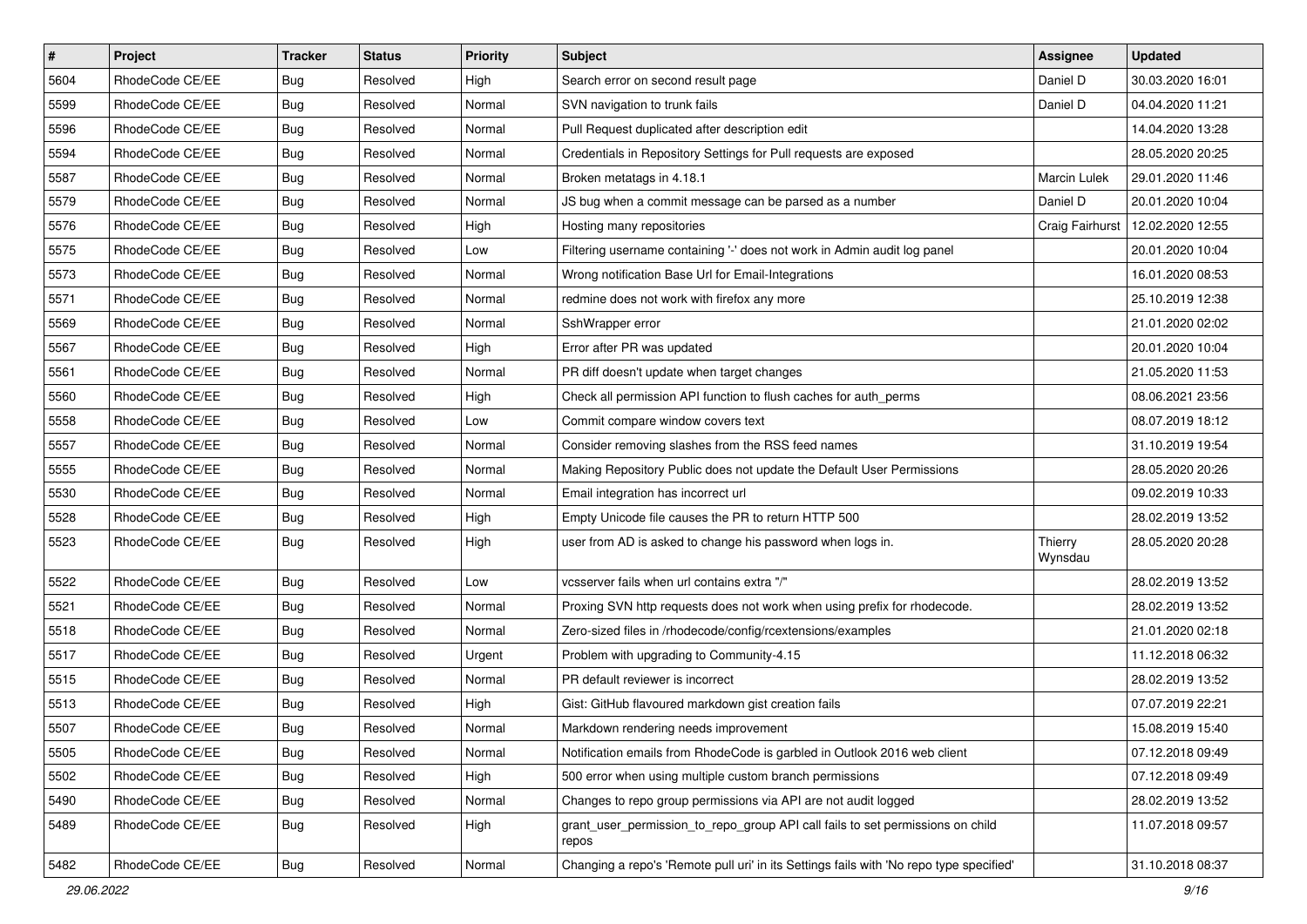| $\vert$ # | Project         | <b>Tracker</b> | <b>Status</b> | Priority  | Subject                                                                                                              | <b>Assignee</b>              | <b>Updated</b>   |
|-----------|-----------------|----------------|---------------|-----------|----------------------------------------------------------------------------------------------------------------------|------------------------------|------------------|
| 5461      | RhodeCode CE/EE | Bug            | Resolved      | Normal    | Changes to user group permissions via API are not audit logged                                                       |                              | 30.08.2018 09:47 |
| 5457      | RhodeCode CE/EE | Bug            | Resolved      | Normal    | Internal server error on full-text search settings page with Elasticsearch                                           |                              | 16.04.2018 09:08 |
| 5444      | RhodeCode CE/EE | Bug            | Resolved      | Normal    | Error while creating a pull request on a Mercurial repository                                                        |                              | 17.04.2018 22:29 |
| 5436      | RhodeCode CE/EE | Bug            | Resolved      | High      | Unable To Open Pull Request in 4.11.2                                                                                |                              | 14.02.2018 11:14 |
| 5434      | RhodeCode CE/EE | Bug            | Resolved      | Immediate | Locale problem                                                                                                       |                              | 01.10.2021 09:51 |
| 5433      | RhodeCode CE/EE | Bug            | Resolved      | High      | RhodeCode Community 4.11 doesn't handle HG largefiles extension                                                      |                              | 01.02.2018 20:08 |
| 5412      | RhodeCode CE/EE | Bug            | Resolved      | Normal    | Webhook for "pullrequest commented" event returns incomplete data                                                    |                              | 27.02.2018 18:00 |
| 5381      | RhodeCode CE/EE | Bug            | Resolved      | Normal    | Email integration changeset links invalid                                                                            |                              | 06.09.2017 12:29 |
| 5380      | RhodeCode CE/EE | Bug            | Resolved      | Normal    | repo commits pageintion error                                                                                        |                              | 06.09.2017 19:16 |
| 5379      | RhodeCode CE/EE | Bug            | Resolved      | Normal    | Journal RSS feed errors                                                                                              |                              | 01.09.2017 16:40 |
| 5376      | RhodeCode CE/EE | Bug            | Resolved      | Normal    | error: pretxnchangegroup.acl hook failed: acl: user "" denied on branch "default"                                    |                              | 16.08.2017 19:45 |
| 5337      | RhodeCode CE/EE | Bug            | Resolved      | Normal    | Possible memory leak after few Git Pull Requests                                                                     |                              | 08.08.2017 13:08 |
| 5304      | RhodeCode CE/EE | Bug            | Resolved      | Normal    | Email template not correct                                                                                           |                              | 31.10.2018 08:36 |
| 5297      | RhodeCode CE/EE | <b>Bug</b>     | Resolved      | Normal    | Locale fails on a SuSE system                                                                                        |                              | 31.10.2018 08:36 |
| 5277      | RhodeCode CE/EE | Bug            | Resolved      | Normal    | table id=user_list_table - Ajax error                                                                                |                              | 13.04.2017 01:04 |
| 5266      | RhodeCode CE/EE | Bug            | Resolved      | Normal    | Validate if changes in target branches get's propagated on Pull request updates                                      |                              | 05.04.2017 18:10 |
| 5259      | RhodeCode CE/EE | Bug            | Resolved      | Normal    | user-journal storage changes                                                                                         |                              | 12.04.2017 00:04 |
| 5213      | RhodeCode CE/EE | Bug            | Resolved      | Normal    | Fixing Apache Proxy timeout issues                                                                                   |                              | 14.02.2017 09:44 |
| 5210      | RhodeCode CE/EE | Bug            | Resolved      | Normal    | webook problems                                                                                                      |                              | 13.02.2017 19:43 |
| 5164      | RhodeCode CE/EE | Bug            | Resolved      | Normal    | non-web calls are leaking session objects                                                                            |                              | 13.01.2017 01:30 |
| 4676      | RhodeCode CE/EE | <b>Bug</b>     | Resolved      | Normal    | Some admin passwords can make installation fail                                                                      |                              | 16.12.2016 16:16 |
| 4675      | RhodeCode CE/EE | Bug            | Resolved      | Normal    | Disk free inodes are displayed incorrectly                                                                           |                              | 13.12.2016 22:41 |
| 4306      | RhodeCode CE/EE | Bug            | Resolved      | Normal    | Issue to push file with character # on a SVN                                                                         |                              | 03.04.2017 16:44 |
| 4304      | RhodeCode CE/EE | <b>Bug</b>     | Resolved      | High      | Search: Internal Server Error                                                                                        |                              | 26.11.2016 16:26 |
| 4296      | RhodeCode CE/EE | Bug            | Resolved      | Normal    | [ee] Can not create pull requests with reviewers.                                                                    | Daniel D                     | 07.11.2016 21:17 |
| 4279      | RhodeCode CE/EE | Bug            | Resolved      | Normal    | re-captcha validation is broken                                                                                      | Martin<br>Bornhold           | 26.10.2016 22:27 |
| 4278      | RhodeCode CE/EE | Bug            | Resolved      | Normal    | [admin] Clicking the save button in admin -> settings -> issue tracker leads to<br>exception if no patterns entered. | Daniel D                     | 18.10.2016 13:38 |
| 4277      | RhodeCode CE/EE | Bug            | Resolved      | Normal    | [frontend] System info page does not work correctly in safari.                                                       | Martin<br>Bornhold           | 04.11.2016 12:08 |
| 4276      | RhodeCode CE/EE | Bug            | Resolved      | Normal    | System info page uses mercurial/git versions from RhodeCode instead of VCSServer                                     | Marcin<br>Kuzminski<br>[CTO] | 14.11.2016 21:19 |
| 4274      | RhodeCode CE/EE | <b>Bug</b>     | Resolved      | Normal    | 500 error when push big objects                                                                                      |                              | 13.02.2017 19:53 |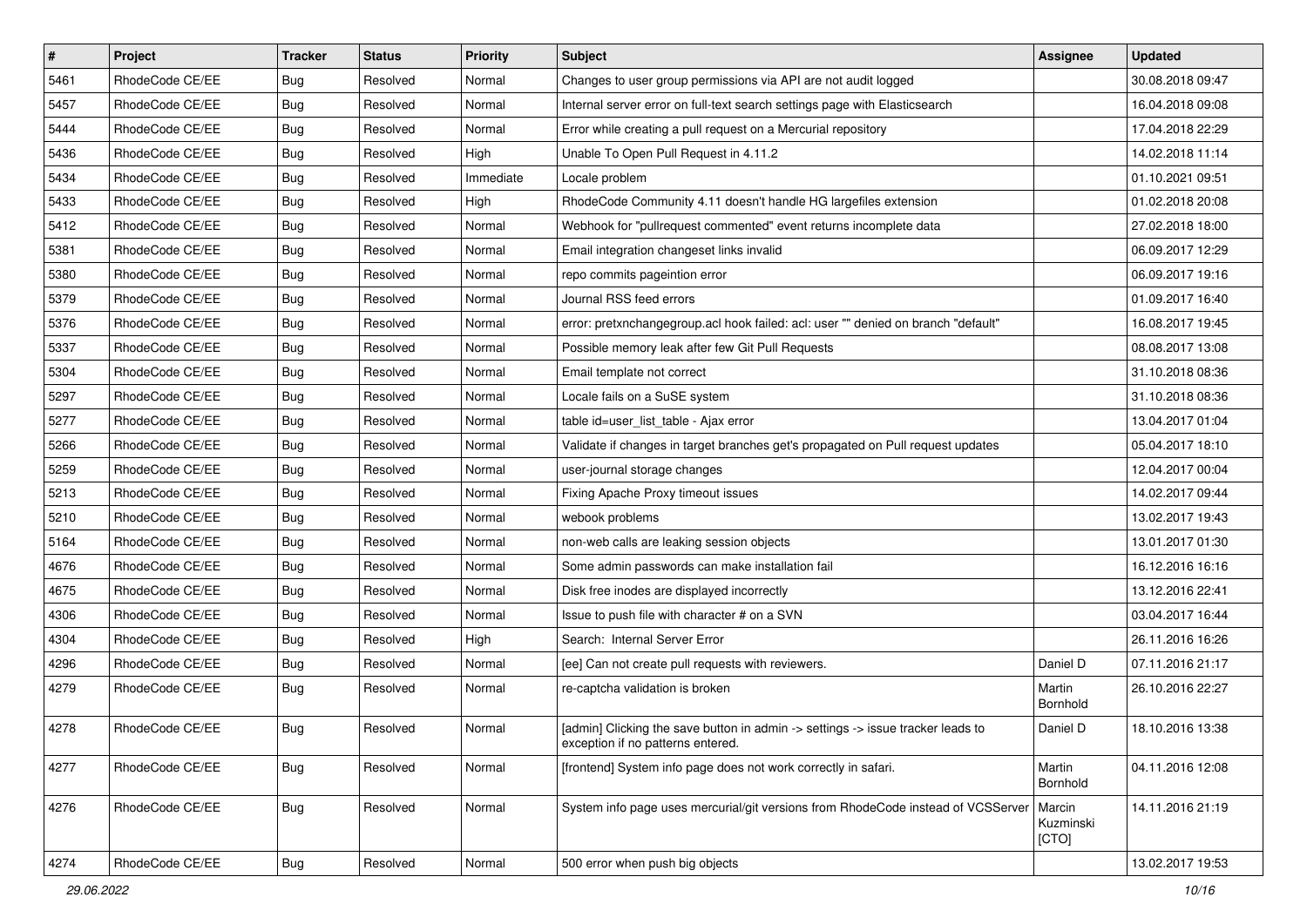| #    | Project         | <b>Tracker</b> | <b>Status</b> | <b>Priority</b> | <b>Subject</b>                                                                            | Assignee                     | <b>Updated</b>   |
|------|-----------------|----------------|---------------|-----------------|-------------------------------------------------------------------------------------------|------------------------------|------------------|
| 4273 | RhodeCode CE/EE | Bug            | Resolved      | Urgent          | GIT executable not seen by vcsserver                                                      | Martin<br>Bornhold           | 13.10.2016 15:45 |
| 4271 | RhodeCode CE/EE | Bug            | Resolved      | Normal          | Browsing new repository groups via SVN issue                                              | Martin<br>Bornhold           | 19.10.2016 11:11 |
| 4268 | RhodeCode CE/EE | Bug            | Resolved      | High            | [ee] default reviewers from changed lines is returning wrong values                       | Daniel D                     | 06.10.2016 14:35 |
| 4266 | RhodeCode CE/EE | Bug            | Resolved      | Normal          | Error 500 on integrations page after setting up Webhook                                   |                              | 17.10.2016 15:35 |
| 4254 | RhodeCode CE/EE | Bug            | Resolved      | Normal          | [frontend] 500 Internal Server Error with i18n-ed pages                                   | Lisa Quatmann                | 30.09.2016 14:38 |
| 4250 | RhodeCode CE/EE | Bug            | Resolved      | Normal          | Adding a reviewer into existing PR doesn't set a reason.                                  | Marcin<br>Kuzminski<br>[CTO] | 07.10.2016 20:05 |
| 4247 | RhodeCode CE/EE | Bug            | Resolved      | Normal          | [vcs] Using current time as timestamp during archive creating leads to changing<br>hashes | Martin<br>Bornhold           | 28.09.2016 12:07 |
| 4233 | RhodeCode CE/EE | Bug            | Resolved      | High            | slack, git push problem                                                                   | Daniel D                     | 26.09.2016 11:56 |
| 4224 | RhodeCode CE/EE | Bug            | Resolved      | Normal          | [docs] update docs re: removing old instances when switching editions                     | Lisa Quatmann                | 11.10.2016 15:36 |
| 4223 | RhodeCode CE/EE | Bug            | Resolved      | High            | [git, tags] annotated tags not appearing in UI                                            | Daniel D                     | 12.09.2016 06:12 |
| 4206 | RhodeCode CE/EE | Bug            | Resolved      | High            | Error creating SVN groups                                                                 |                              | 15.09.2016 13:24 |
| 4199 | RhodeCode CE/EE | Bug            | Resolved      | High            | investigate: ongoing SSL problems when switching to 4.X from 3.X                          | Johannes<br>Bornhold         | 15.09.2016 13:14 |
| 4184 | RhodeCode CE/EE | Bug            | Resolved      | High            | fix content INT overflow bug                                                              | Marcin<br>Kuzminski<br>[CTO] | 23.08.2016 10:31 |
| 4178 | RhodeCode CE/EE | Bug            | Resolved      | Normal          | RhodeCode EE OVA VM wont run on a ESX 6.0 host                                            | Marcin<br>Kuzminski<br>[CTO] | 15.09.2016 13:25 |
| 4173 | RhodeCode CE/EE | Bug            | Resolved      | Urgent          | [ce, ee] mysql recycle pool timeout not working                                           | Daniel D                     | 16.08.2016 22:02 |
| 4166 | RhodeCode CE/EE | Bug            | Resolved      | Urgent          | [ce] Rhodecode crashing after MySQL error                                                 |                              | 23.08.2016 23:35 |
| 4155 | RhodeCode CE/EE | Bug            | Resolved      | Low             | Date of Last Change is not displayed correctly                                            | Marcin<br>Kuzminski<br>[CTO] | 21.01.2020 02:20 |
| 4121 | RhodeCode CE/EE | <b>Bug</b>     | Resolved      | Normal          | [ce, ee] server announcement has extra margin                                             | Lisa Quatmann                | 26.09.2016 14:00 |
| 4091 | RhodeCode CE/EE | Bug            | Resolved      | Normal          | [ce, ee] Redmine integration blocks for 30 seconds if redmine server not available        | Daniel D                     | 15.07.2016 12:26 |
| 4090 | RhodeCode CE/EE | Bug            | Resolved      | Normal          | test ticket                                                                               |                              | 09.03.2021 20:39 |
| 4089 | RhodeCode CE/EE | Bug            | Resolved      | Normal          | svn repository does not exist                                                             |                              | 12.06.2018 12:29 |
| 4065 | RhodeCode CE/EE | <b>Bug</b>     | Resolved      | Normal          | [ux, login] 404 on login after comment attempt                                            | Marcin<br>Kuzminski<br>[CTO] | 04.07.2016 00:40 |
| 4036 | RhodeCode CE/EE | Bug            | Resolved      | Normal          | encrypted clone_uri can throw unicodeerror after key change                               | Marcin<br>Kuzminski<br>[CTO] | 27.06.2016 19:38 |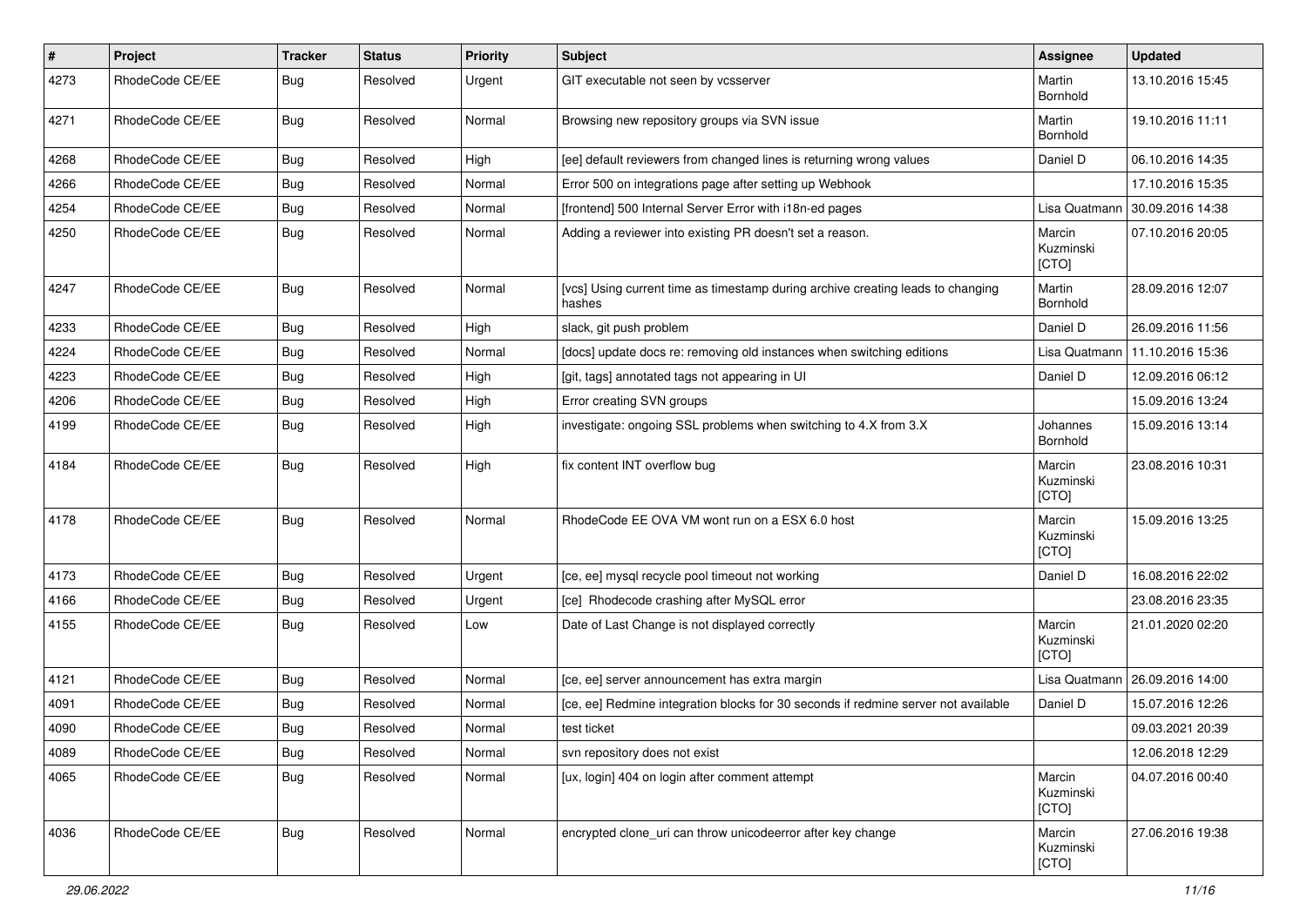| $\#$ | Project              | Tracker    | <b>Status</b> | <b>Priority</b> | <b>Subject</b>                                                                                 | Assignee                     | <b>Updated</b>   |
|------|----------------------|------------|---------------|-----------------|------------------------------------------------------------------------------------------------|------------------------------|------------------|
| 3971 | RhodeCode CE/EE      | Bug        | Resolved      | Normal          | [ce, vcs] Merge requests/Pull requests failing due to rebase problem                           | Johannes<br>Bornhold         | 19.07.2016 15:54 |
| 3950 | RhodeCode CE/EE      | Bug        | Resolved      | Normal          | [ce, ee] trying to merge pr against a deleted branch/bookmark breaks the pr page               | Martin<br>Bornhold           | 27.10.2016 16:12 |
| 3555 | RhodeCode CE/EE      | Bug        | Resolved      | Normal          | Then disabled repo location change the panel should explicitly state that it's disabled        |                              | 25.04.2016 10:34 |
| 3549 | RhodeCode CE/EE      | Bug        | Resolved      | Normal          | [4.0.0 regression], file source links use last commit id instead of current commit id          | Marcin<br>Kuzminski<br>[CTO] | 21.04.2016 16:10 |
| 3488 | RhodeCode CE/EE      | <b>Bug</b> | Resolved      | Normal          | [frontend, styling] update icon font                                                           | Lisa Quatmann                | 04.10.2016 13:27 |
| 3357 | RhodeCode CE/EE      | <b>Bug</b> | Resolved      | Normal          | switch to sometimes fails to load files metadata                                               |                              | 30.03.2016 10:56 |
| 2264 | RhodeCode CE/EE      | <b>Bug</b> | Resolved      | Normal          | New user password change doesn't actually require a password change.                           |                              | 12.08.2016 16:01 |
| 1404 | RhodeCode CE/EE      | <b>Bug</b> | Resolved      | Normal          | clone of really huge git repo (4gb) causes pyro to explode                                     |                              | 07.02.2017 14:52 |
| 3991 | RhodeCode Appenlight | Bug        | Resolved      | Normal          | report logs need upper margin                                                                  |                              | 21.06.2016 18:55 |
| 3989 | RhodeCode Appenlight | <b>Bug</b> | Resolved      | Normal          | even up report spacing                                                                         |                              | 21.06.2016 18:55 |
| 5153 | Documentation        | Bug        | Resolved      | Normal          | Documentation: /tmp permissions                                                                |                              | 04.01.2017 13:02 |
| 5643 | RhodeCode CE/EE      | Feature    | Resolved      | Low             | jump to bottom of review                                                                       |                              | 30.04.2021 08:53 |
| 5642 | RhodeCode CE/EE      | Feature    | Resolved      | Normal          | pull request version column in commit list                                                     |                              | 30.04.2021 08:53 |
| 5635 | RhodeCode CE/EE      | Feature    | Resolved      | Normal          | Remember column sorted by of the "Pull Requests You Participate In" table                      |                              | 30.11.2020 22:30 |
| 5615 | RhodeCode CE/EE      | Feature    | Resolved      | Normal          | Misleading message in PR diff view "File was deleted in this version"                          | Daniel D                     | 23.04.2020 17:40 |
| 5614 | RhodeCode CE/EE      | Feature    | Resolved      | Normal          | Show context function name in hg diffs                                                         |                              | 23.04.2020 13:43 |
| 5611 | RhodeCode CE/EE      | Feature    | Resolved      | Normal          | Add information "is the pull request up to date?" in the PR page                               |                              | 03.10.2021 23:24 |
| 5603 | RhodeCode CE/EE      | Feature    | Resolved      | Normal          | Code search - highlight matching search terms                                                  |                              | 30.03.2020 11:16 |
| 5602 | RhodeCode CE/EE      | Feature    | Resolved      | Normal          | Copy full path only copies partial                                                             | Daniel D                     | 30.03.2020 16:04 |
| 5601 | RhodeCode CE/EE      | Feature    | Resolved      | Normal          | Default navigation should be by branch name not commit id                                      |                              | 04.06.2020 23:51 |
| 5585 | RhodeCode CE/EE      | Feature    | Resolved      | Normal          | Minimize downtime on rccontrol upgrade                                                         |                              | 27.03.2020 09:45 |
| 5583 | RhodeCode CE/EE      | Feature    | Resolved      | Normal          | rcextensions hook for pull request comment                                                     |                              | 23.04.2020 13:42 |
| 5581 | RhodeCode CE/EE      | Feature    | Resolved      | Normal          | expose `send_email` option in the HTTP API, for `comment_commit` and<br>`comment_pull_request` | Daniel D                     | 29.01.2020 11:46 |
| 5574 | RhodeCode CE/EE      | Feature    | Resolved      | Normal          | hg: Information for external hooks                                                             |                              | 30.07.2020 15:40 |
| 5536 | RhodeCode CE/EE      | Feature    | Resolved      | Low             | Ability to disable server-side SSH key generation                                              |                              | 28.02.2019 13:52 |
| 5520 | RhodeCode CE/EE      | Feature    | Resolved      | Normal          | Show the head commits shas when the merge is prevented due to multiple heads                   |                              | 28.02.2019 13:52 |
| 5469 | RhodeCode CE/EE      | Feature    | Resolved      | Normal          | elastisearch > 2.x not supported ?                                                             |                              | 21.01.2020 02:19 |
| 5442 | RhodeCode CE/EE      | Feature    | Resolved      | Low             | Preview of Jupyter notebooks                                                                   | Marcin<br>Kuzminski<br>[CTO] | 16.01.2019 16:33 |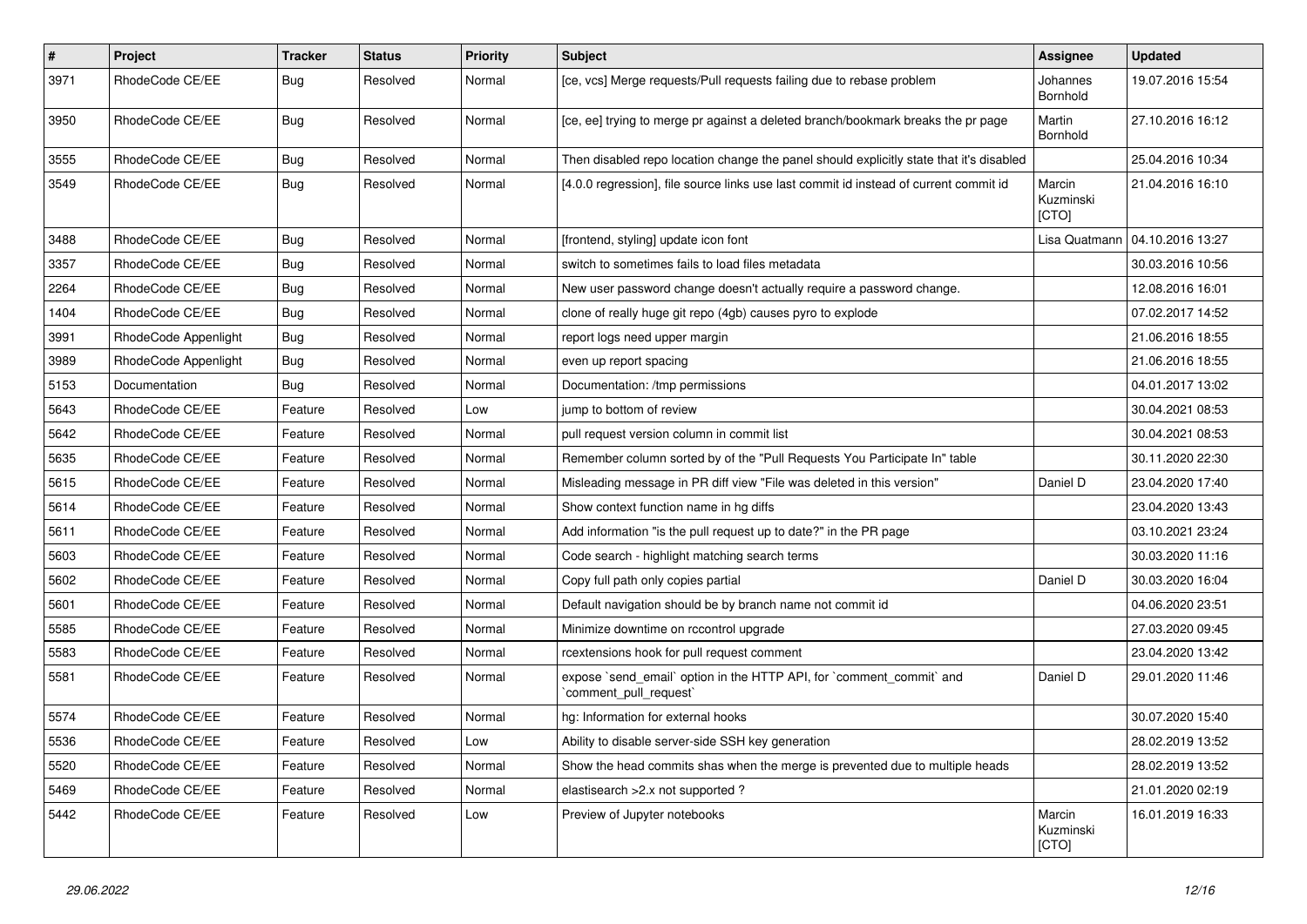| $\vert$ # | Project         | <b>Tracker</b> | <b>Status</b> | <b>Priority</b> | Subject                                                                                                                           | <b>Assignee</b>              | <b>Updated</b>                    |
|-----------|-----------------|----------------|---------------|-----------------|-----------------------------------------------------------------------------------------------------------------------------------|------------------------------|-----------------------------------|
| 5396      | RhodeCode CE/EE | Feature        | Resolved      | Normal          | Merge state with shadow repo should be created during pull request                                                                |                              | 12.10.2017 21:57                  |
| 5368      | RhodeCode CE/EE | Feature        | Resolved      | Normal          | Mercurial: Close branch before merging it                                                                                         |                              | Mathieu Cantin   21.01.2020 02:11 |
| 5321      | RhodeCode CE/EE | Feature        | Resolved      | Normal          | Audit logs                                                                                                                        |                              | 21.06.2017 12:49                  |
| 5272      | RhodeCode CE/EE | Feature        | Resolved      | Normal          | Pull Request checklist                                                                                                            |                              | 21.01.2020 02:09                  |
| 5187      | RhodeCode CE/EE | Feature        | Resolved      | Normal          | changelog dynamic loading of commits                                                                                              |                              | 12.06.2018 12:31                  |
| 4267      | RhodeCode CE/EE | Feature        | Resolved      | Normal          | [ce, ee] jira tracker integration wildcard project key support                                                                    | Daniel D                     | 10.10.2016 20:13                  |
| 4225      | RhodeCode CE/EE | Feature        | Resolved      | Normal          | [ce, ee] repo group integrations cascade to child repo groups                                                                     | Daniel D                     | 14.09.2016 11:12                  |
| 4219      | RhodeCode CE/EE | Feature        | Resolved      | Normal          | [ce, ee] Add mandatory reviewers for pull requests                                                                                | Marcin<br>Kuzminski<br>[CTO] | 20.06.2017 15:23                  |
| 4211      | RhodeCode CE/EE | Feature        | Resolved      | Normal          | [ce, ee] increase webhook flexibility                                                                                             | Marcin<br>Kuzminski<br>[CTO] | 20.06.2022 10:55                  |
| 4207      | RhodeCode CE/EE | Feature        | Resolved      | Normal          | Support for obsolescence markers in changelog UI                                                                                  |                              | 19.05.2017 16:14                  |
| 4192      | RhodeCode CE/EE | Feature        | Resolved      | Normal          | [ce, ee] slack/hipchat integrations group commits by branch pushed                                                                |                              | 09.09.2016 19:01                  |
| 4183      | RhodeCode CE/EE | Feature        | Resolved      | Normal          | Different roles for PR reviewers                                                                                                  | Daniel D                     | 12.10.2020 23:13                  |
| 4175      | RhodeCode CE/EE | Feature        | Resolved      | Normal          | [ce, ee] repo group integrations                                                                                                  | Daniel D                     | 16.08.2016 20:00                  |
| 4044      | RhodeCode CE/EE | Feature        | Resolved      | Normal          | <b>Branch permissions</b>                                                                                                         |                              | 30.08.2018 09:48                  |
| 3999      | RhodeCode CE/EE | Feature        | Resolved      | Normal          | Add `send account information` to user creation page                                                                              |                              | 28.06.2016 15:22                  |
| 3981      | RhodeCode CE/EE | Feature        | Resolved      | Normal          | Add cloud hosting like Gitlab, GitHub                                                                                             |                              | 02.03.2020 09:14                  |
| 2817      | RhodeCode CE/EE | Feature        | Resolved      | Normal          | Make largefiles downloadable from the interface                                                                                   |                              | 27.03.2017 14:04                  |
| 1131      | RhodeCode CE/EE | Feature        | Resolved      | Normal          | Implement default reviewers for code review                                                                                       | Daniel D                     | 21.09.2016 18:28                  |
| 1055      | RhodeCode CE/EE | Feature        | Resolved      | Normal          | [pr, vcs] Expose the shadow repository of a pull request                                                                          | Martin<br>Bornhold           | 26.10.2016 10:33                  |
| 5609      | RhodeCode CE/EE | Support        | Resolved      | Normal          | Change git diff algorithm                                                                                                         |                              | 31.03.2020 22:08                  |
| 5554      | RhodeCode CE/EE | Support        | Resolved      | Normal          | How to increase number of commits shown in pagination on dashboard and<br>changelog                                               |                              | 21.01.2020 02:08                  |
| 5546      | RhodeCode CE/EE | Support        | Resolved      | Normal          | experiments with mercurial 4.9                                                                                                    |                              | 26.03.2019 09:23                  |
| 5544      | RhodeCode CE/EE | Support        | Resolved      | Normal          | Use of authentication token with LDAP account results in account lockout when max<br>bad password attempts are configured in LDAP |                              | 27.02.2019 10:09                  |
| 5516      | RhodeCode CE/EE | Support        | Resolved      | High            | Cannot log into RhodeCode                                                                                                         | Thierry<br>Wynsdau           | 28.05.2020 20:28                  |
| 5395      | RhodeCode CE/EE | Support        | Resolved      | Normal          | Svn protocols and performance                                                                                                     |                              | 04.04.2019 18:08                  |
| 5375      | RhodeCode CE/EE | Support        | Resolved      | Normal          | How do I configure "Go to" to just search repository names?                                                                       |                              | 16.08.2017 18:00                  |
| 4677      | RhodeCode CE/EE | Support        | Resolved      | High            | API get_repo_refs not working?                                                                                                    |                              | 19.12.2016 11:46                  |
| 4269      | RhodeCode CE/EE | Support        | Resolved      | Normal          | Allow flash messages to be permanently surpressed                                                                                 | Marcin Lulek                 | 14.10.2016 12:46                  |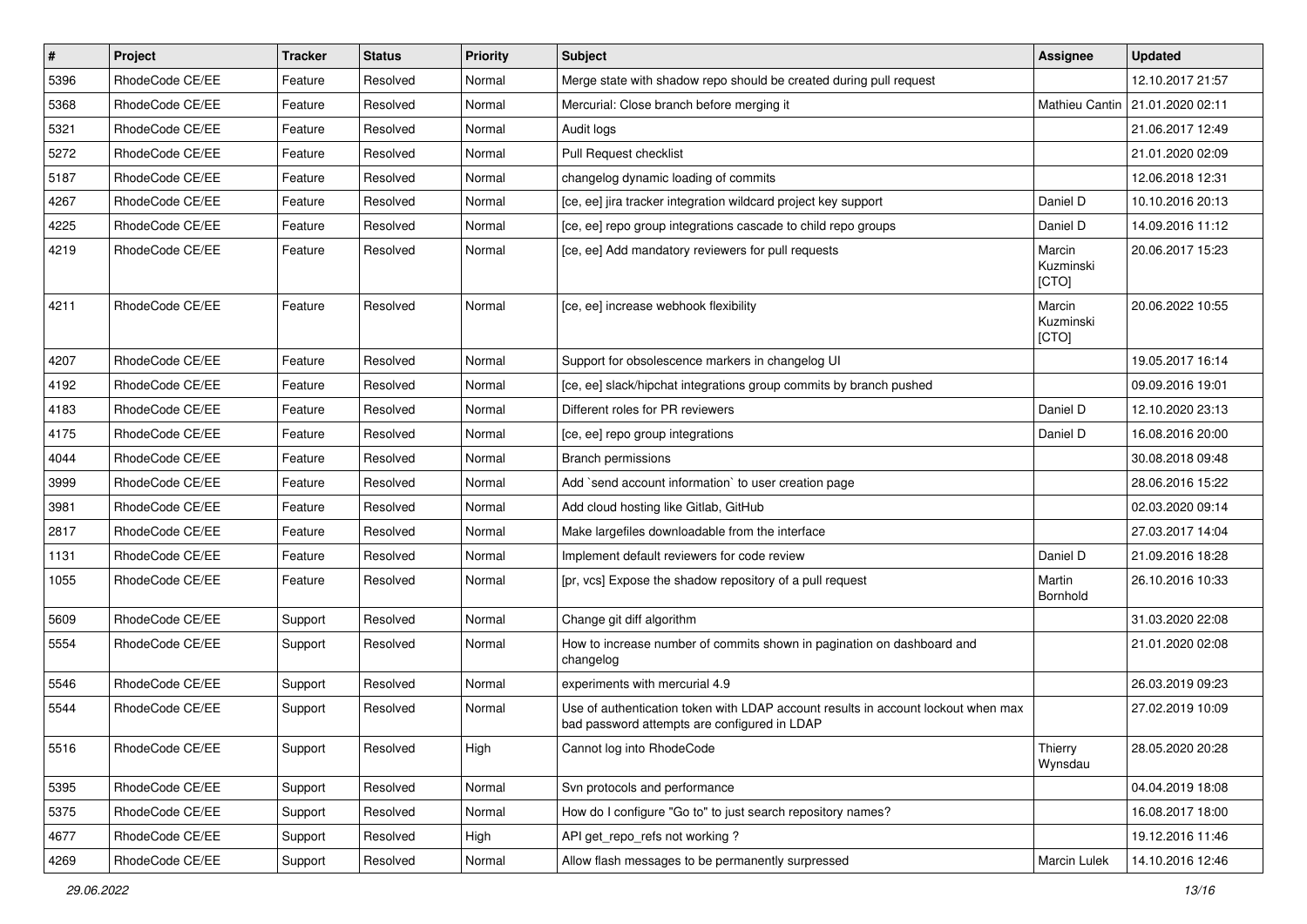| $\sharp$ | Project         | <b>Tracker</b> | <b>Status</b> | <b>Priority</b> | Subject                                                                                            | Assignee                     | <b>Updated</b>   |
|----------|-----------------|----------------|---------------|-----------------|----------------------------------------------------------------------------------------------------|------------------------------|------------------|
| 4244     | RhodeCode CE/EE | Support        | Resolved      | Normal          | mod day syn template error when using auth realm with spaces in it                                 | Martin<br>Bornhold           | 28.09.2016 12:07 |
| 4243     | RhodeCode CE/EE | Support        | Resolved      | High            | Gist visibility update?                                                                            | Martin<br>Bornhold           | 27.09.2016 06:40 |
| 4227     | RhodeCode CE/EE | Support        | Resolved      | Normal          | VBScript files detected as text/plain - no syntax highlighting                                     |                              | 14.09.2016 22:38 |
| 4081     | RhodeCode CE/EE | Support        | Resolved      | Normal          | Receiving server 500 error when trying to clone repo from windows client using<br>eclipse          |                              | 12.07.2016 14:30 |
| 5423     | Documentation   | Support        | Resolved      | Normal          | API-Documentation for Method "create_repo_group" faulty                                            |                              | 22.01.2018 16:23 |
| 5537     | RhodeCode CE/EE | Task           | Resolved      | Normal          | Add owner to create_pull_request API                                                               |                              | 28.02.2019 13:52 |
| 5391     | RhodeCode CE/EE | Task           | Resolved      | High            | Secure Email change                                                                                |                              | 17.04.2018 21:50 |
| 5386     | RhodeCode CE/EE | Task           | Resolved      | Normal          | Increase security for Email Change                                                                 | Marcin<br>Kuzminski<br>[CTO] | 17.02.2018 17:29 |
| 5343     | RhodeCode CE/EE | Task           | Resolved      | Normal          | SSH key management and SSH support                                                                 |                              | 18.08.2017 23:50 |
| 5326     | RhodeCode CE/EE | Task           | Resolved      | Normal          | Public usergroup profile                                                                           | Bartłomiej<br>Wołyńczyk      | 22.02.2018 15:44 |
| 5265     | RhodeCode CE/EE | Task           | Resolved      | Normal          | Enable phases support                                                                              |                              | 11.05.2017 11:10 |
| 5235     | RhodeCode CE/EE | Task           | Resolved      | Normal          | relative image support                                                                             |                              | 10.03.2017 23:37 |
| 5229     | RhodeCode CE/EE | Task           | Resolved      | Normal          | add support for https://clipboardjs.com/                                                           |                              | 21.01.2020 02:19 |
| 5225     | RhodeCode CE/EE | Task           | Resolved      | Normal          | add tag of author/contribitor to comments                                                          |                              | 11.05.2017 11:10 |
| 5221     | RhodeCode CE/EE | Task           | Resolved      | Normal          | Missing comment type in emails                                                                     |                              | 19.02.2017 21:46 |
| 5207     | RhodeCode CE/EE | Task           | Resolved      | Low             | Release 4.6.1                                                                                      |                              | 13.02.2017 18:04 |
| 5203     | RhodeCode CE/EE | Task           | Resolved      | Normal          | optimise large repos speed                                                                         |                              | 08.09.2017 16:10 |
| 5202     | RhodeCode CE/EE | Task           | Resolved      | Normal          | run git gc and git repack on GIT repos when we have a scheduler via celery in<br>pyramid           |                              | 04.12.2017 20:49 |
| 5201     | RhodeCode CE/EE | Task           | Resolved      | Normal          | API: implement describe-methods                                                                    |                              | 13.02.2017 15:57 |
| 5198     | RhodeCode CE/EE | Task           | Resolved      | Normal          | remove pyro4 from enterprise                                                                       |                              | 07.02.2017 19:28 |
| 5184     | RhodeCode CE/EE | Task           | Resolved      | Normal          | bump pyramid to 1.7.X                                                                              |                              | 06.02.2017 21:50 |
| 5150     | RhodeCode CE/EE | Task           | Resolved      | Normal          | Password reset promts in my account should be hidden in accounts that are not of<br>type rhodecode | Marcin<br>Kuzminski<br>[CTO] | 02.01.2017 16:34 |
| 4678     | RhodeCode CE/EE | Task           | Resolved      | Normal          | Release 4.5.2                                                                                      |                              | 19.12.2016 17:32 |
| 4670     | RhodeCode CE/EE | Task           | Resolved      | Normal          | Release 4.5.1                                                                                      | Marcin<br>Kuzminski<br>[CTO] | 06.12.2016 21:13 |
| 4666     | RhodeCode CE/EE | Task           | Resolved      | Normal          | Bump git and mercurial to latest versions                                                          |                              | 02.12.2016 19:01 |
| 4311     | RhodeCode CE/EE | Task           | Resolved      | Normal          | Diffs feedback                                                                                     | Daniel D                     | 26.11.2016 14:10 |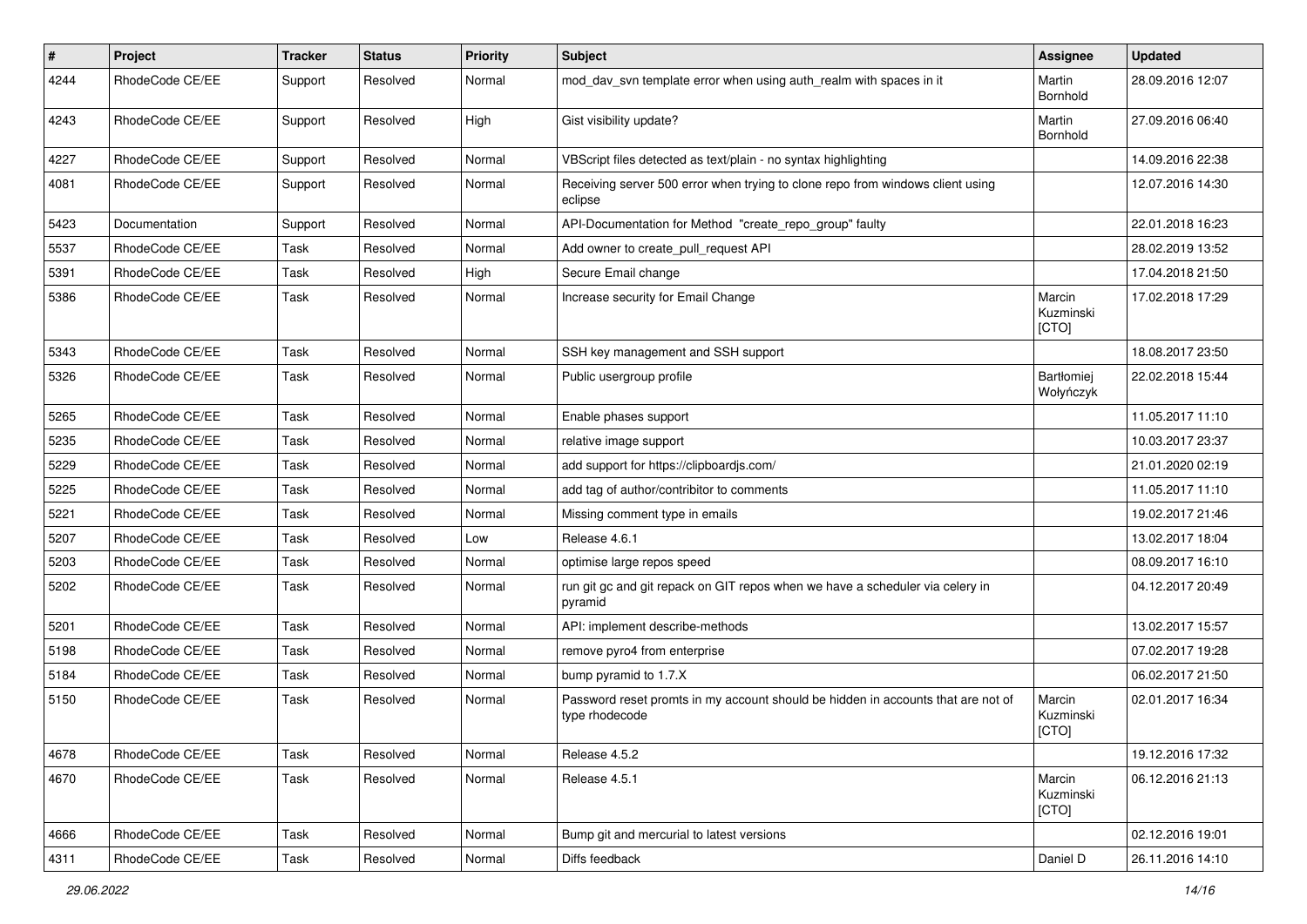| $\vert$ # | Project         | <b>Tracker</b> | <b>Status</b> | <b>Priority</b> | <b>Subject</b>                                                                                        | Assignee                            | <b>Updated</b>   |
|-----------|-----------------|----------------|---------------|-----------------|-------------------------------------------------------------------------------------------------------|-------------------------------------|------------------|
| 4305      | RhodeCode CE/EE | Task           | Resolved      | Normal          | Meta-tagging could be excluded from limit                                                             |                                     | 09.11.2016 19:27 |
| 4297      | RhodeCode CE/EE | Task           | Resolved      | Normal          | redo the my-pull-requests page to use the datagrid                                                    | Marcin<br>Kuzminski<br>[CTO]        | 01.11.2016 09:31 |
| 4288      | RhodeCode CE/EE | Task           | Resolved      | Normal          | [ce, ee] unify controllers that use diffs                                                             | Daniel D                            | 02.08.2017 11:41 |
| 4283      | RhodeCode CE/EE | Task           | Resolved      | Normal          | bump whoosh to 2.7.4 release                                                                          |                                     | 13.12.2016 21:08 |
| 4282      | RhodeCode CE/EE | Task           | Resolved      | Normal          | Add inode limit together with disk usage                                                              | Marcin<br>Kuzminski<br>[CTO]        | 19.10.2016 12:18 |
| 4281      | RhodeCode CE/EE | Task           | Resolved      | Normal          | Fix docs on To `increase database performance`                                                        | Marcin<br>Kuzminski<br><b>ICTOI</b> | 18.10.2016 16:39 |
| 4259      | RhodeCode CE/EE | Task           | Resolved      | Low             | Events, create post-create-user event                                                                 | Daniel D                            | 30.01.2017 20:11 |
| 4245      | RhodeCode CE/EE | Task           | Resolved      | Normal          | Convert control command to use http mode by default                                                   | Marcin<br>Kuzminski<br>[CTO]        | 14.10.2016 16:13 |
| 4238      | RhodeCode CE/EE | Task           | Resolved      | Normal          | default reviewers updates                                                                             | Daniel D                            | 06.10.2016 14:26 |
| 4237      | RhodeCode CE/EE | Task           | Resolved      | Normal          | Enable HTTP support                                                                                   | Martin<br>Bornhold                  | 12.10.2016 11:51 |
| 4235      | RhodeCode CE/EE | Task           | Resolved      | High            | Support GIT LFS server                                                                                |                                     | 23.03.2017 17:24 |
| 4203      | RhodeCode CE/EE | Task           | Resolved      | Normal          | Get rid of svn.proxy.parent_path_root, and replace it with reading storage location<br>from Database  | Martin<br><b>Bornhold</b>           | 22.09.2016 14:31 |
| 4202      | RhodeCode CE/EE | Task           | Resolved      | Normal          | Polish the 503.html page                                                                              | Daniel D                            | 30.08.2016 23:54 |
| 4194      | RhodeCode CE/EE | Task           | Resolved      | Normal          | move svn http backend out of labs into a real VCS settings                                            | Lisa Quatmann                       | 14.09.2016 23:16 |
| 4181      | RhodeCode CE/EE | Task           | Resolved      | Normal          | Integrations: allow root repos only integrations                                                      | Daniel D                            | 31.08.2016 17:44 |
| 4180      | RhodeCode CE/EE | Task           | Resolved      | Normal          | integrations: possible limit the updates sent                                                         | Daniel D                            | 22.08.2016 12:22 |
| 4169      | RhodeCode CE/EE | Task           | Resolved      | Normal          | re-architecture celery support                                                                        |                                     | 17.11.2017 19:21 |
| 4153      | RhodeCode CE/EE | Task           | Resolved      | Normal          | Optimize readme fetching by changing the system of readme detection                                   | Johannes<br>Bornhold                | 09.09.2016 10:17 |
| 4151      | RhodeCode CE/EE | Task           | Resolved      | Normal          | [packaging] Subversion to current 1.9.X                                                               |                                     | 09.09.2016 10:18 |
| 4140      | RhodeCode CE/EE | Task           | Resolved      | Normal          | Check middleware chain status, and Verify that special middleware is catching<br>exceptions correctly |                                     | 23.08.2016 12:13 |
| 4108      | RhodeCode CE/EE | Task           | Resolved      | Normal          | Release 4.2.2                                                                                         |                                     | 14.10.2016 13:08 |
| 4003      | RhodeCode CE/EE | Task           | Resolved      | Normal          | User personal repository groups improvements                                                          |                                     | 07.11.2016 16:12 |
| 3556      | RhodeCode CE/EE | Task           | Resolved      | Normal          | Disable and rename initial repo scan flag                                                             | Marcin<br>Kuzminski<br><b>[CTO]</b> | 22.04.2016 14:33 |